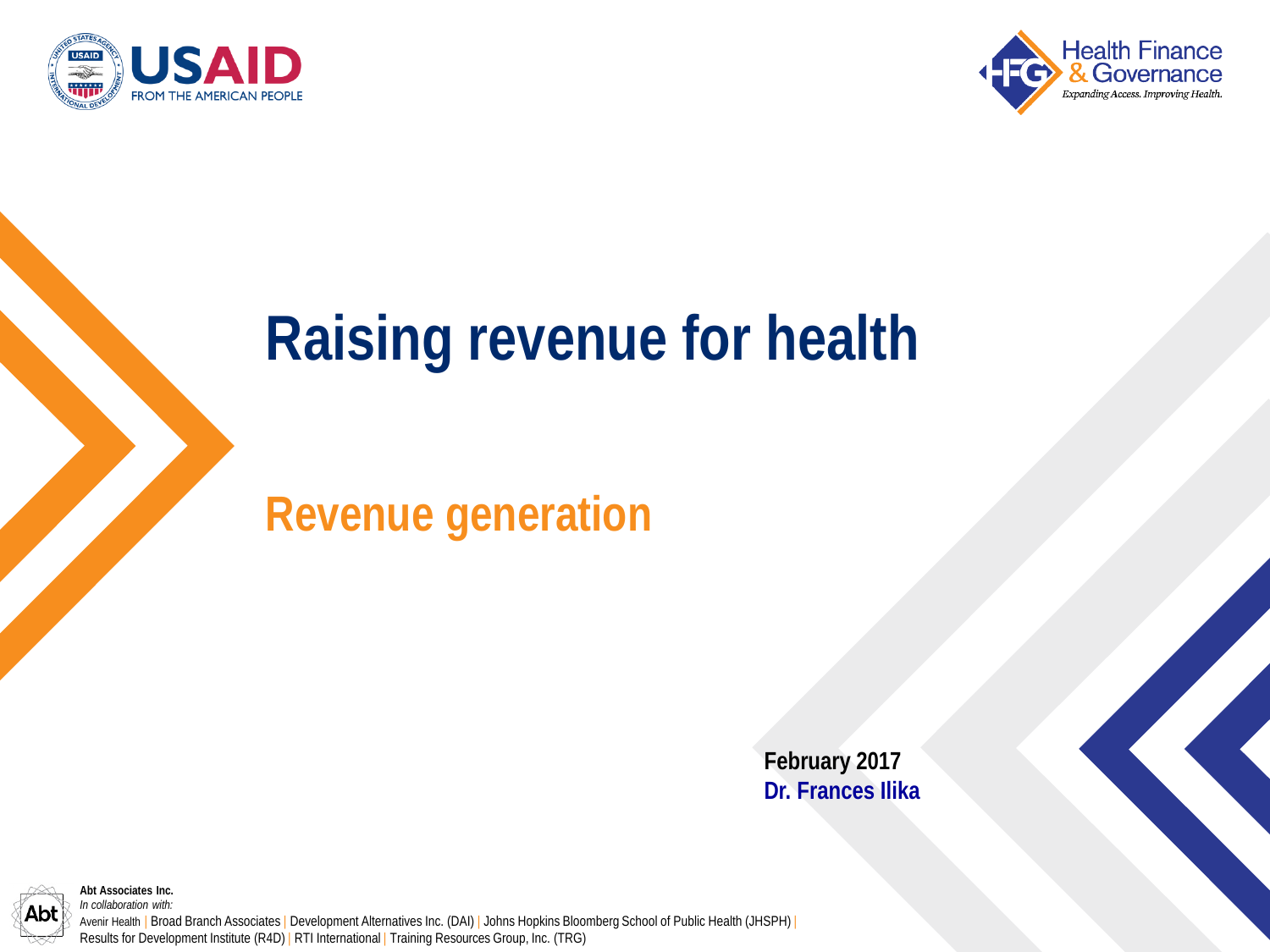## **Outline**

- **Introduction**
- **Why do we need more money for health?**
- **How much do we need?**
- **Where will the money come from?**
- **Governance for Resource Mobilization**
- **▶ Revenue Generation in Resource Constrained settings**
- **Conclusion**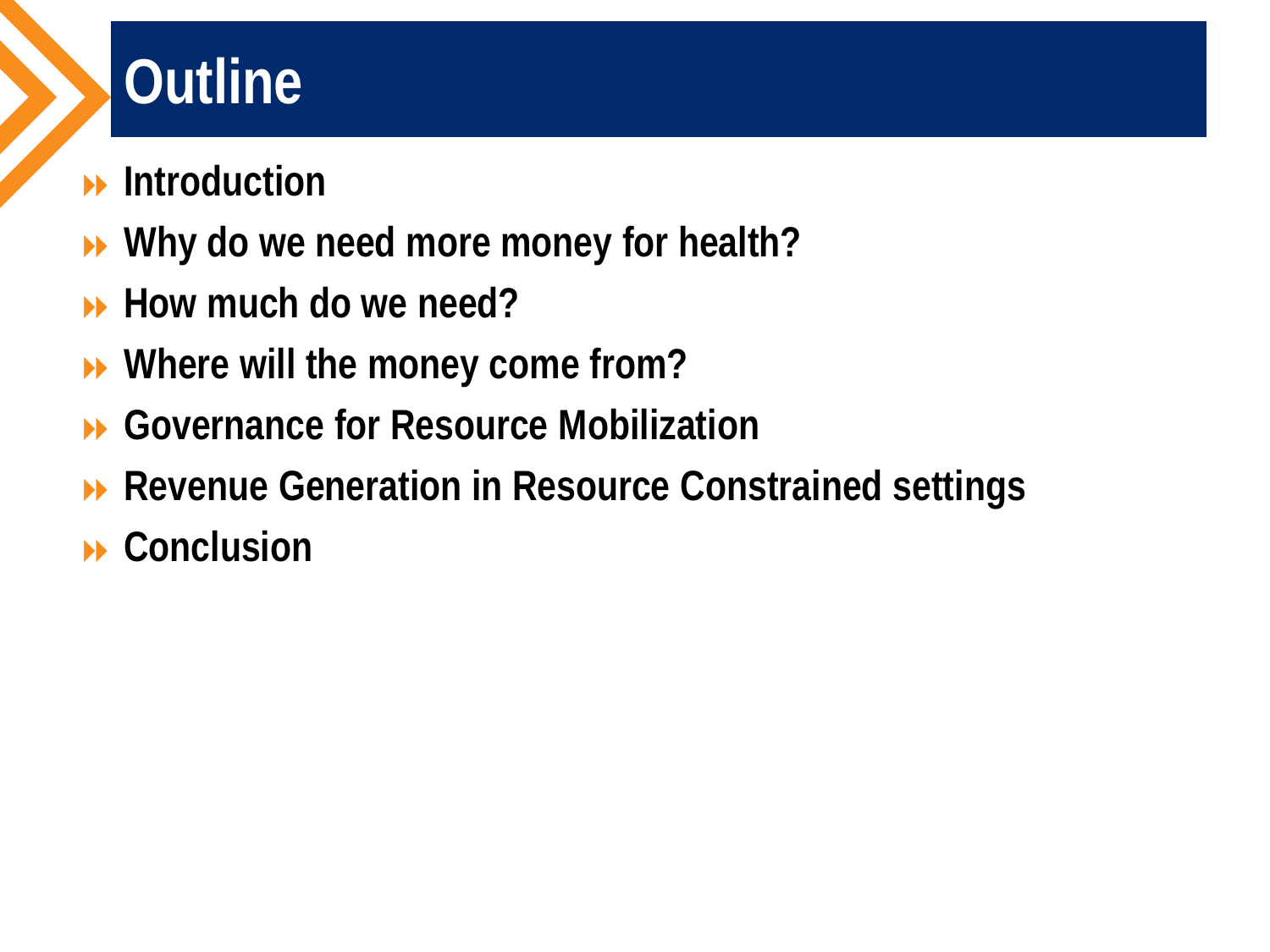#### **Introduction**

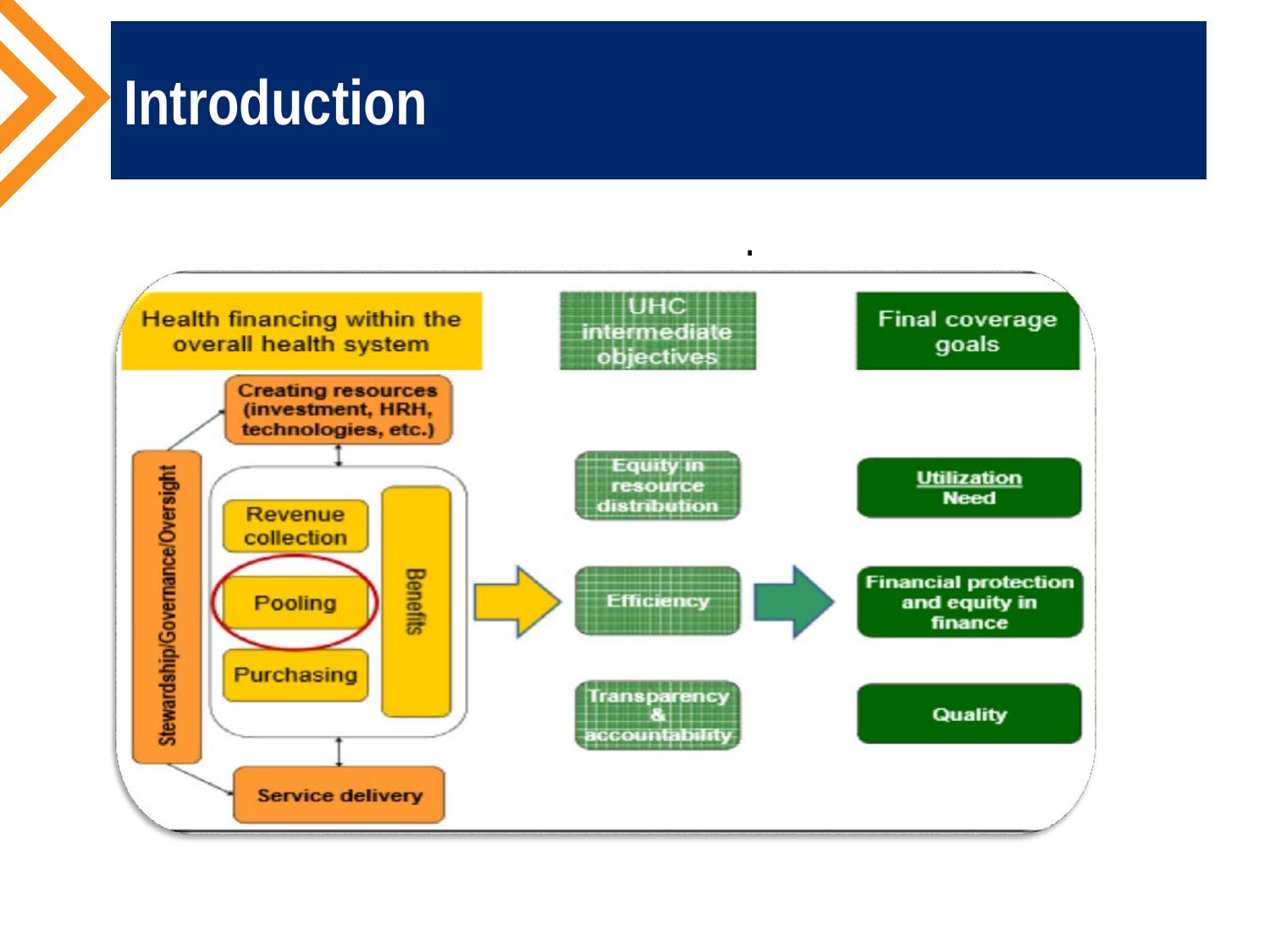### **Introduction II**

Three dimensions to consider when moving towards universal coverage

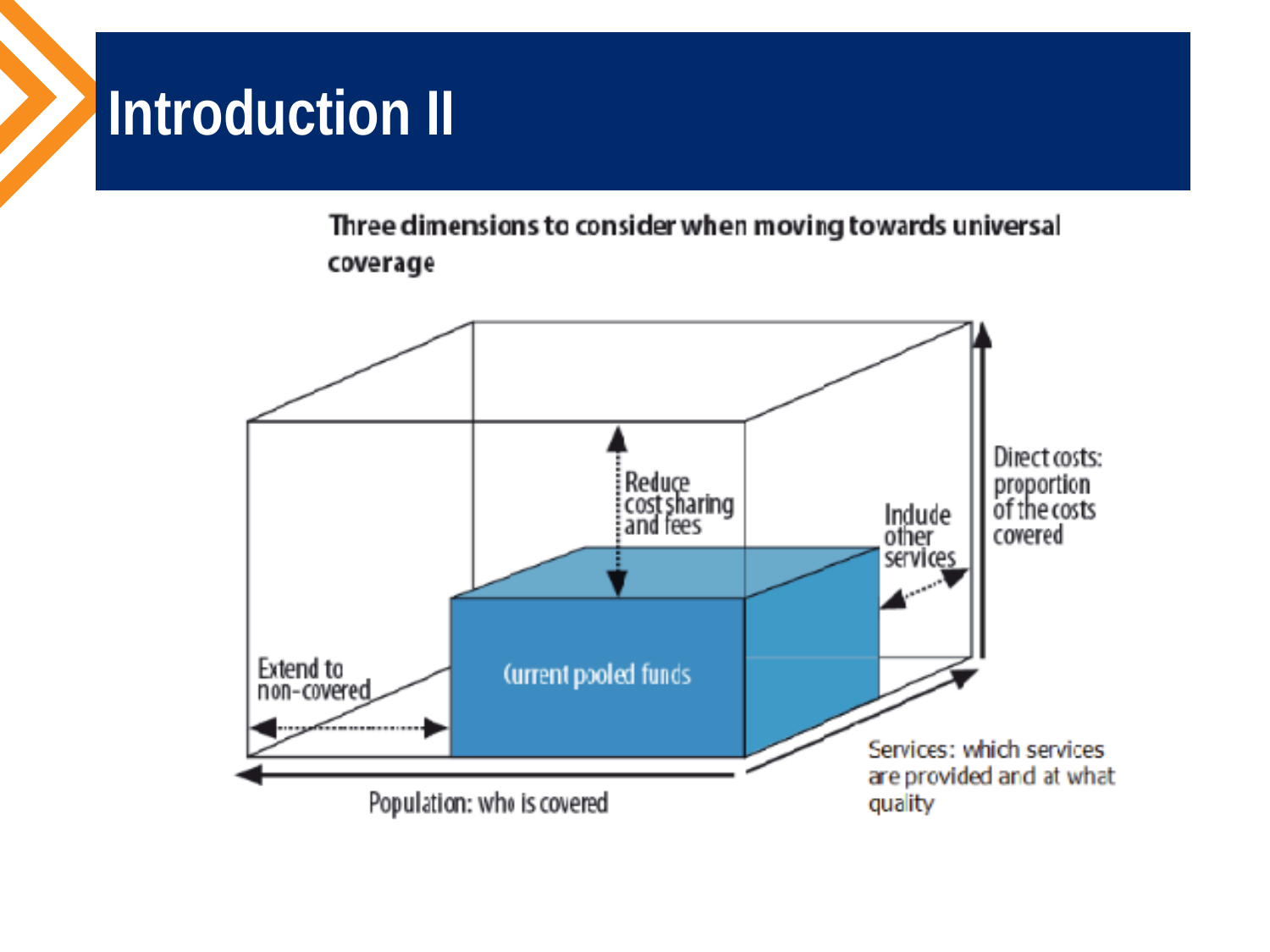#### **Health Expenditure vs Health Outcomes**

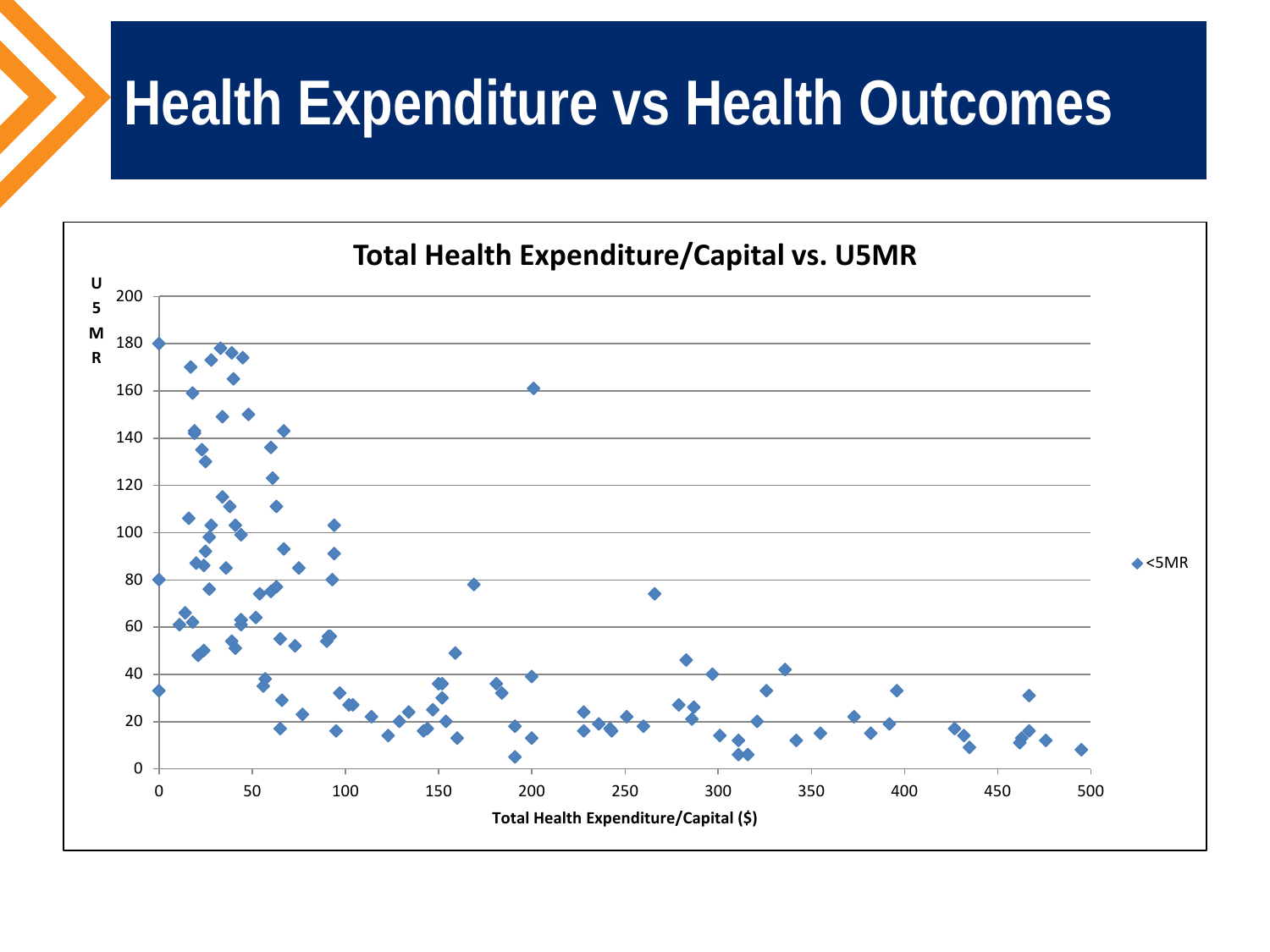## **How much Money do we need?**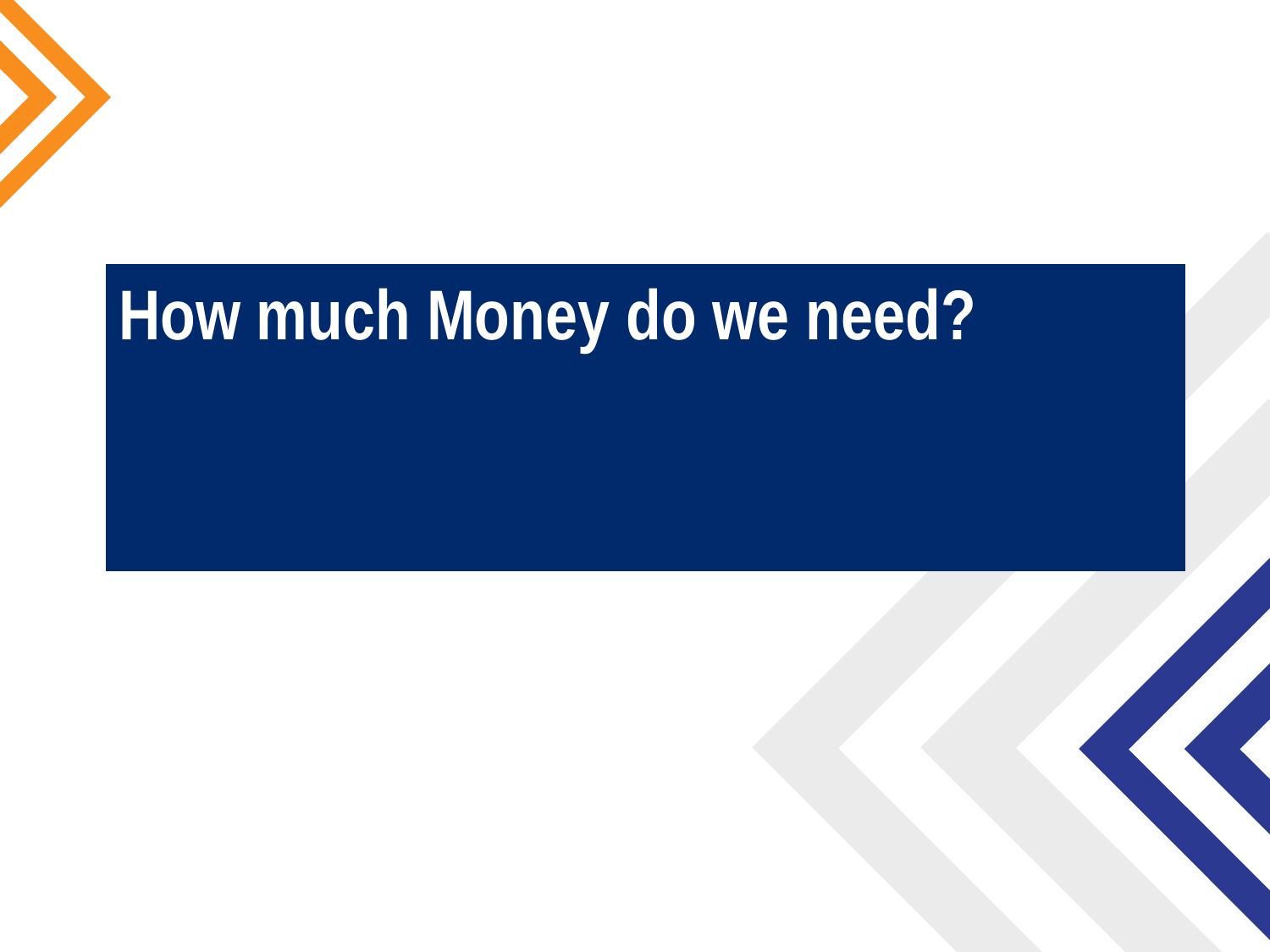### **Benchmarks/Indicators**

| <b>Benchmark</b>                                                      | Recommended/Target | Nigeria Values       |
|-----------------------------------------------------------------------|--------------------|----------------------|
| Government Expenditure per capita                                     | \$86 per capita    | \$31 (2013)(36%)     |
| Budgetary allocation to the Health<br>sector                          | Target is 15%      | $4.6\%$ (2016)       |
| % of GDP devoted to<br>healthcare(Govt)                               | 5%                 | 1% (2013)            |
| Household expenditure on Health as<br>a % of Total Health Expenditure | $<30\%$            | 73% (2013)           |
| Level of Financial risk protection                                    | 90%                | < than 5% of the pop |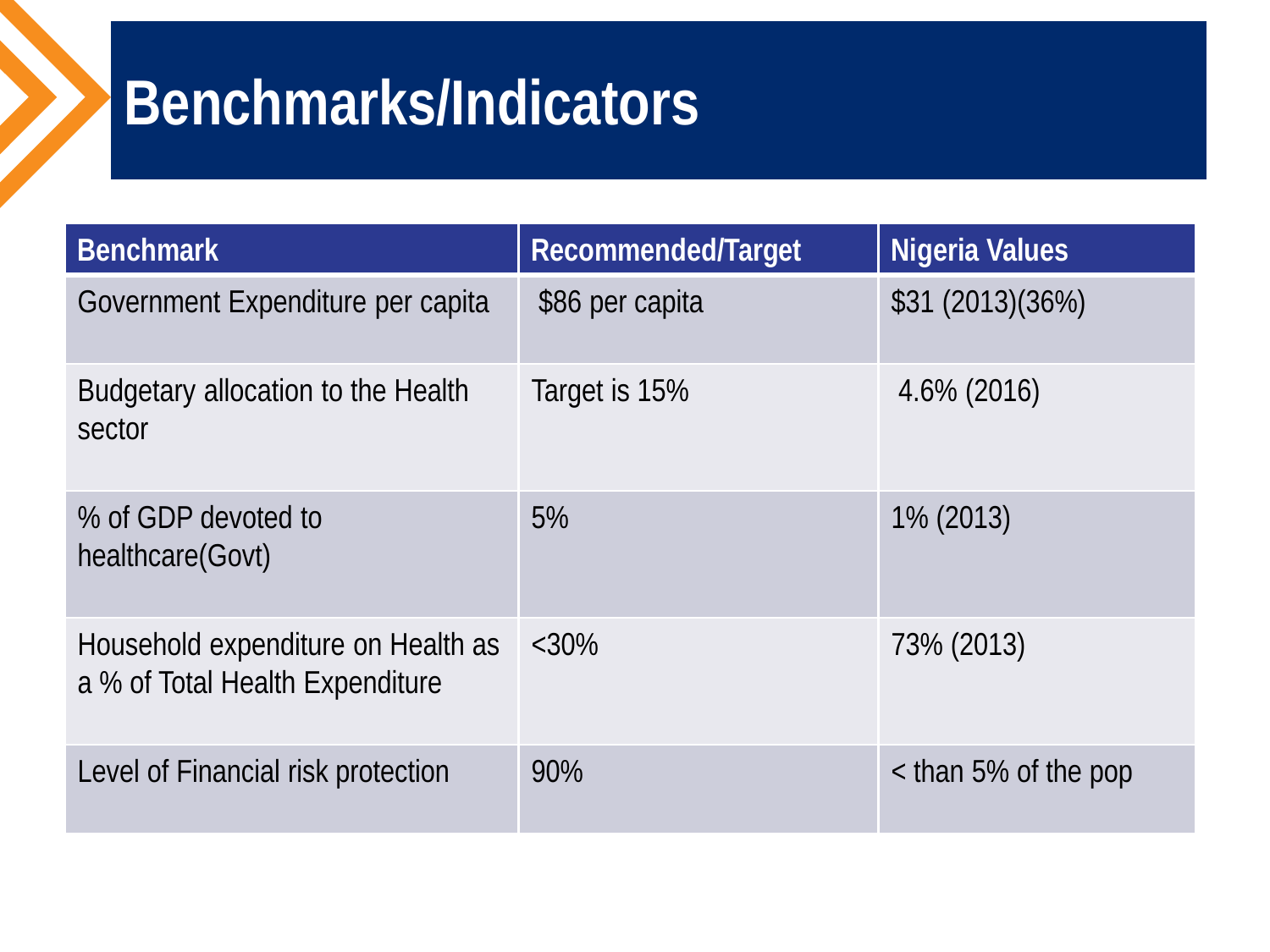## **Sources of Health Financing in Nigeria**(source

**WHO health Expenditure, 2013)** 

#### **Who funds health care?**

#### **Who buys health care?**



 $\blacksquare$  Funding from Abroad **Domestic** Funding



**Spending** by **Households Expenditure** by government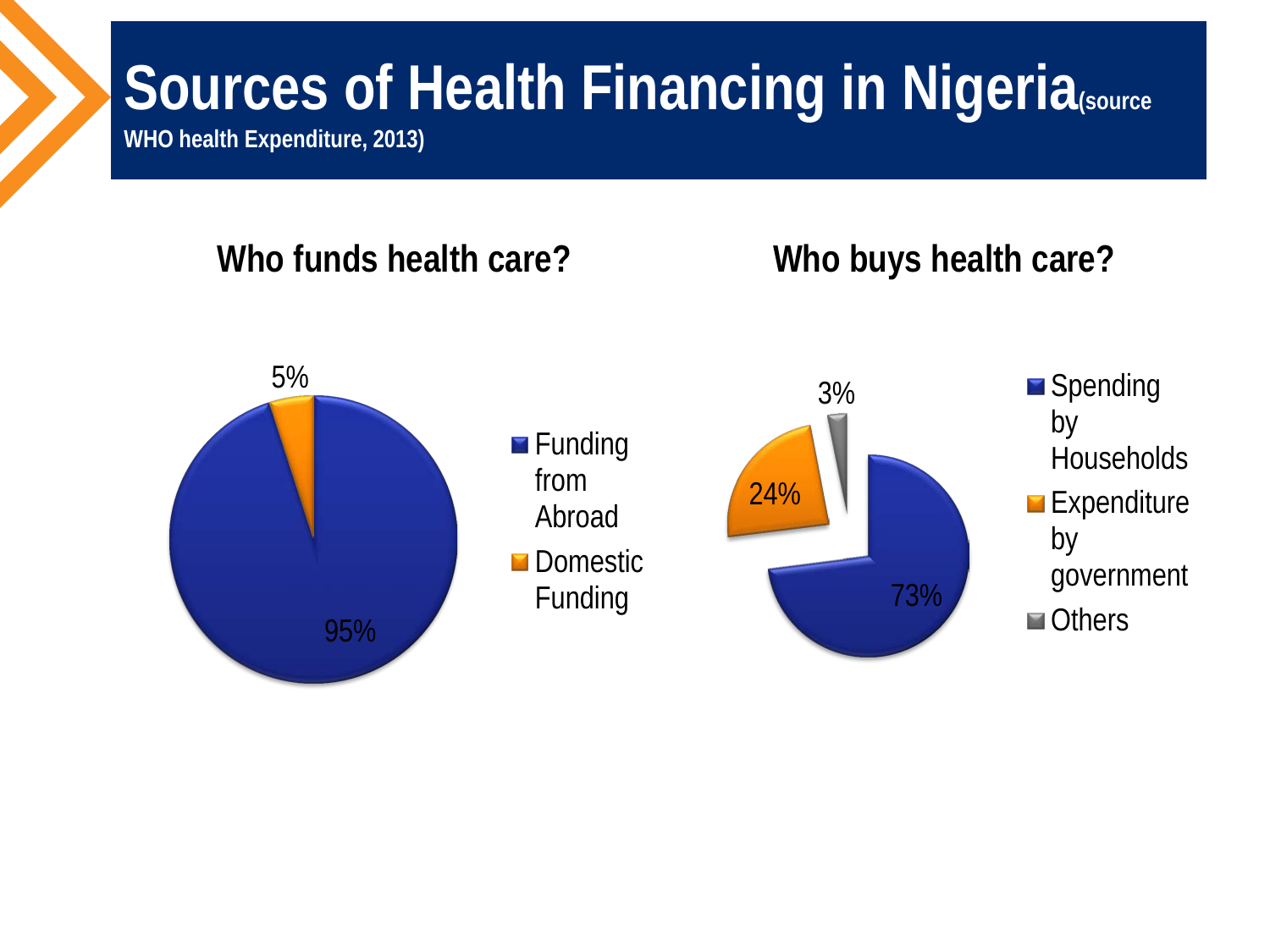## **Where will the Money Come From?**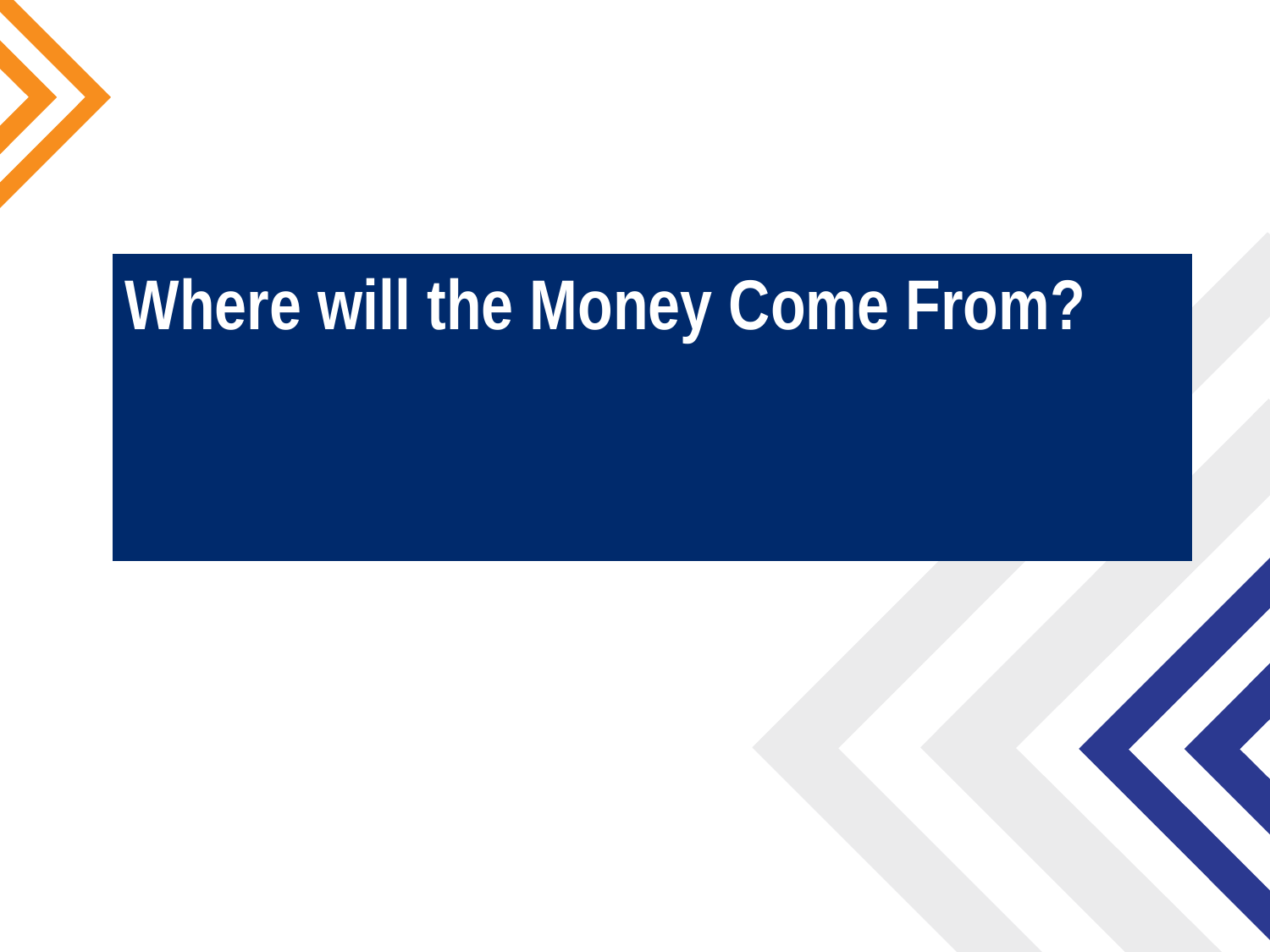### **Concept of Fiscal Space**

 $\Box$  Fiscal space for health can be defined as

*the capacity of government to increase its budgetary resources for health, without prejudicing the sustainability of the government's financial position*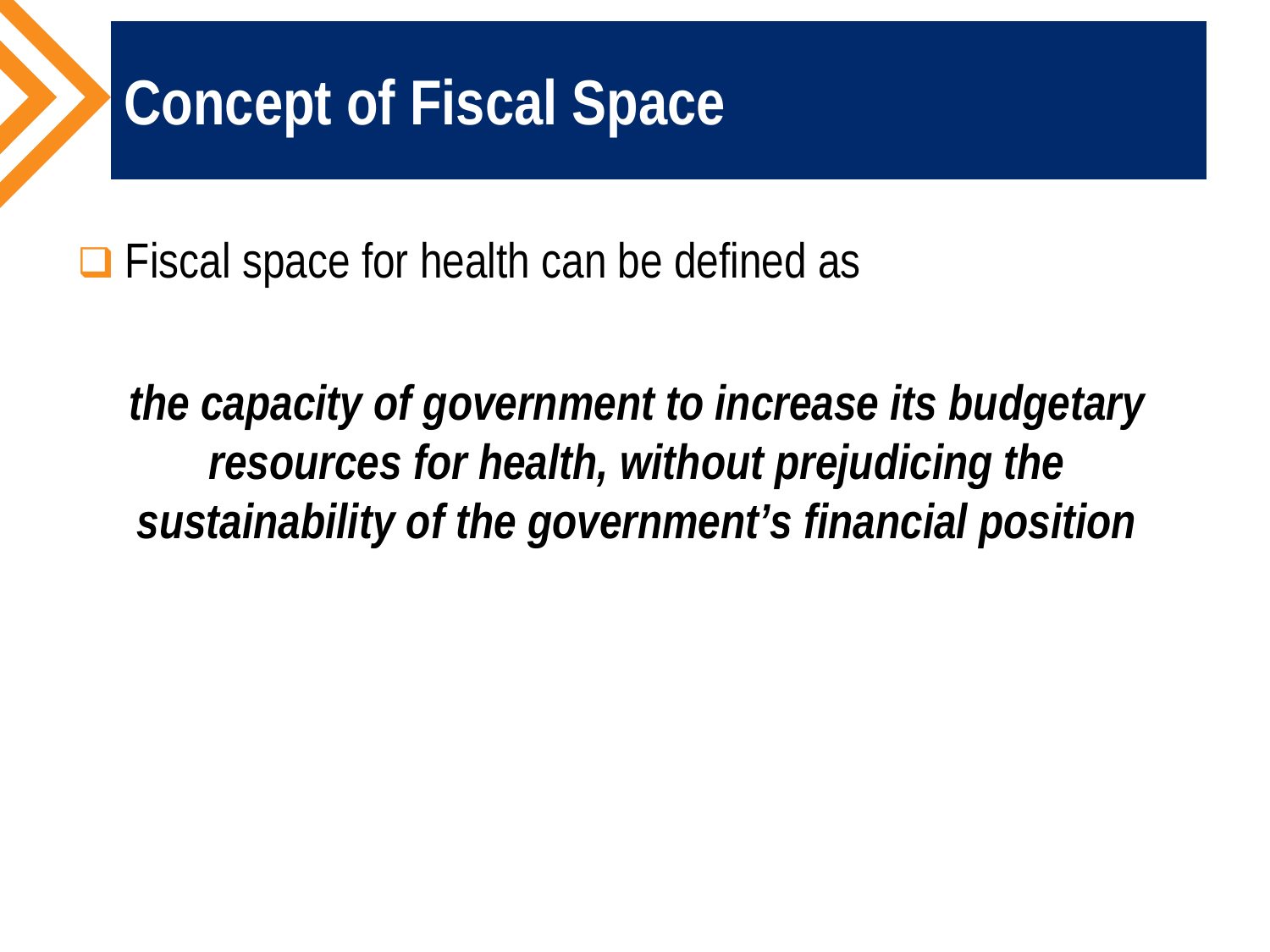#### **5 pillars of Fiscal Space Analysis**

Conducive macroeconomic conditions, e.g. GDP growth or tax revenue

Prioritization of health within the government budget

Efficiency improvements within the health sector

Earmarked taxes for health, e.g. specific taxes on good such as alcohol

External grants for health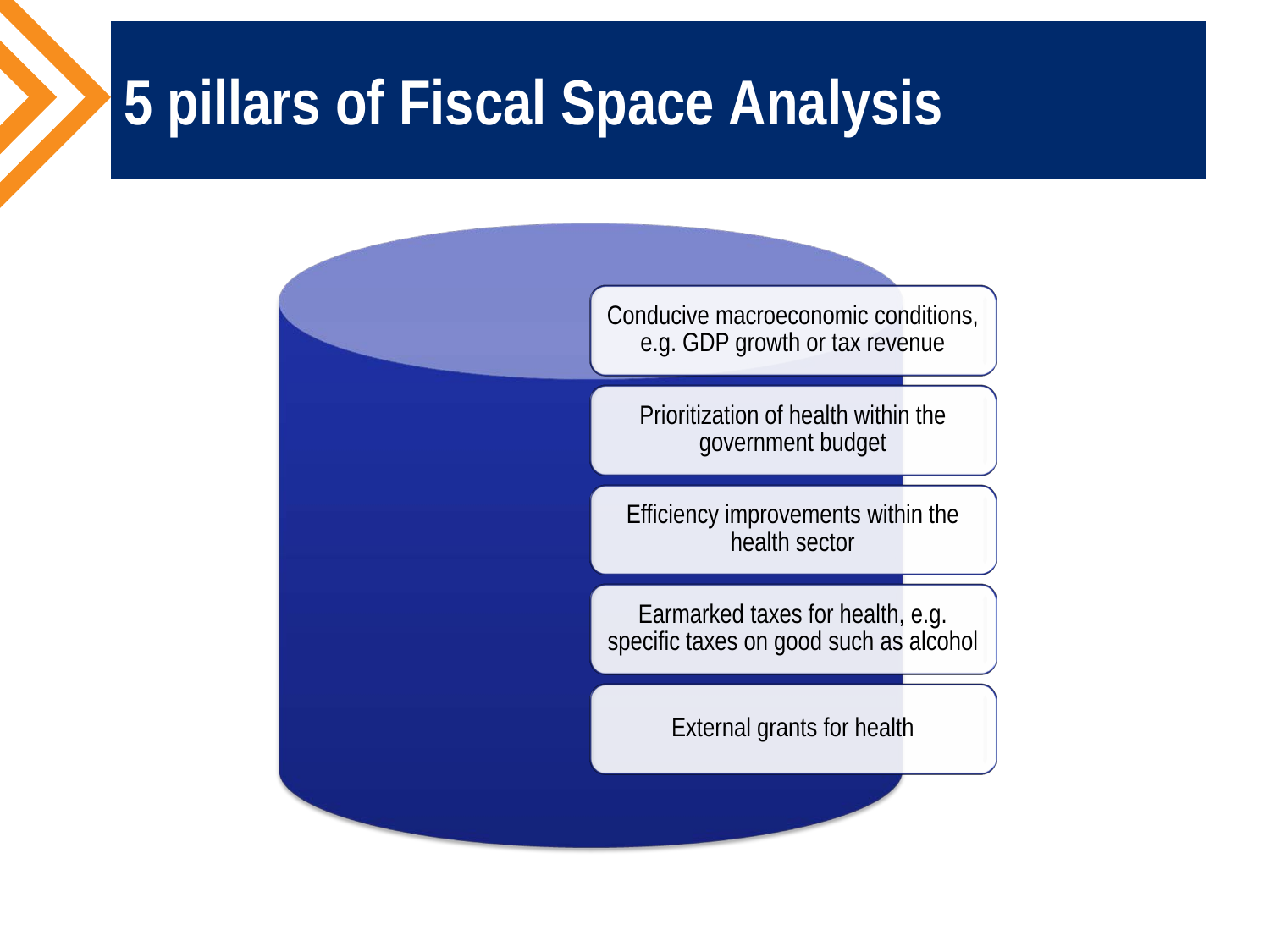#### **1. Conducive macroeconomic conditions**

- **Macro fiscal dynamics**
- Size of the GDP
- **Proportion collected as tax- admin, VAT, enforcement,** political commitment eg Lagos state N2-20million/month.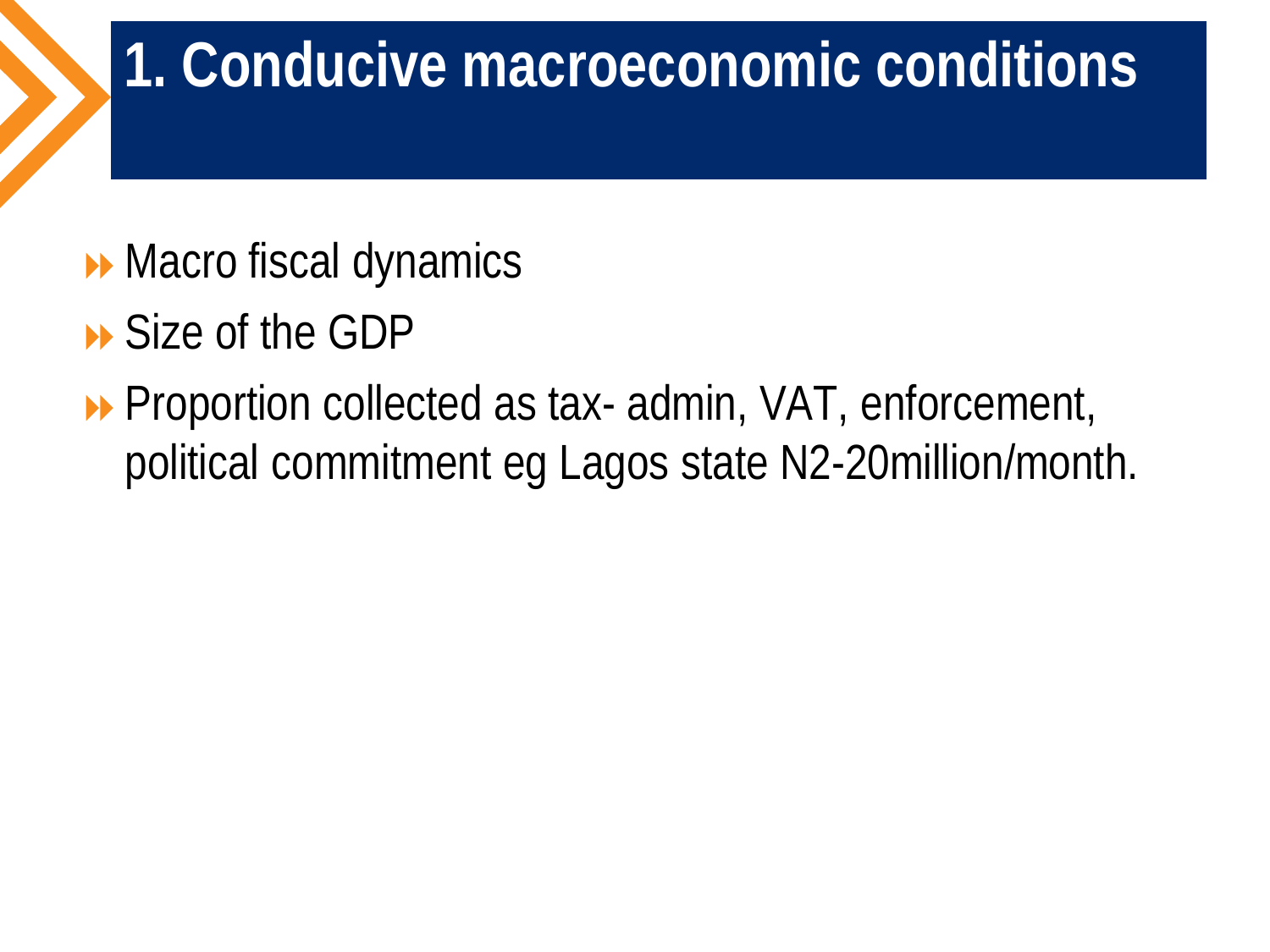### **Sources of General Revenue**

#### **Earnings from government enterprises (e.g. oil, steel, coal)**

#### **Direct** taxes *(more progressive)*

- **❖** personal income taxes
- **❖** corporate profit taxes
- **❖** property taxes
- wealth taxes

#### **Indirect** taxes *(less progressive)*

- $\leftrightarrow$  sales taxes (clothing)
- excise taxes (tobacco, alcohol, gasoline)
- value added taxes (intermediate products contributing to a final good, such as car seats or radios in a car)
- **<sup>→</sup>** import duties
- $\div$  export taxes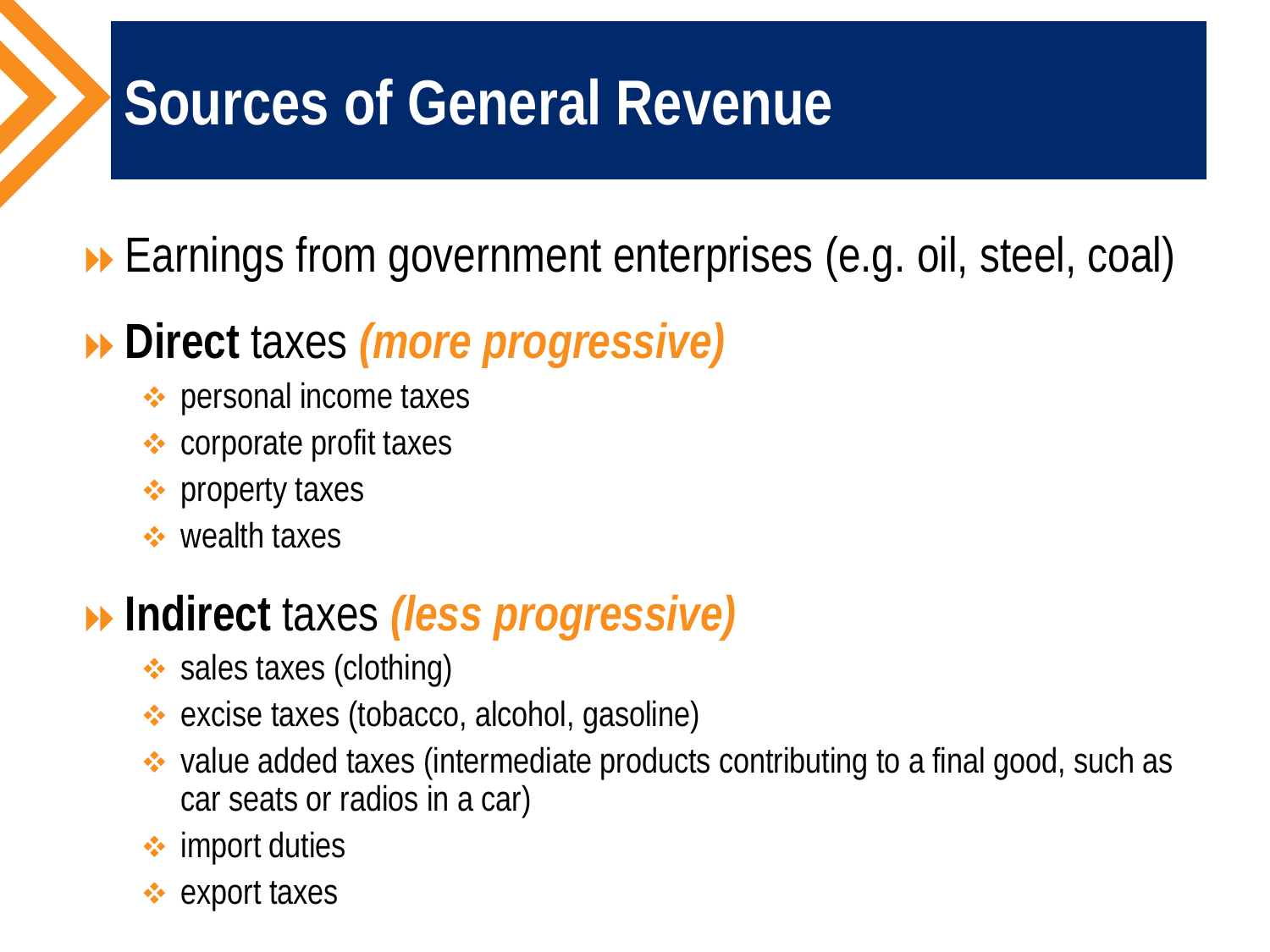### **Tax power in SSA on par with other developing regions …**



Source: World Bank Development Indicators, from Le et al. 2012. Tax capacity and tax effort: extended cross-country analysis from 1994 to 2009.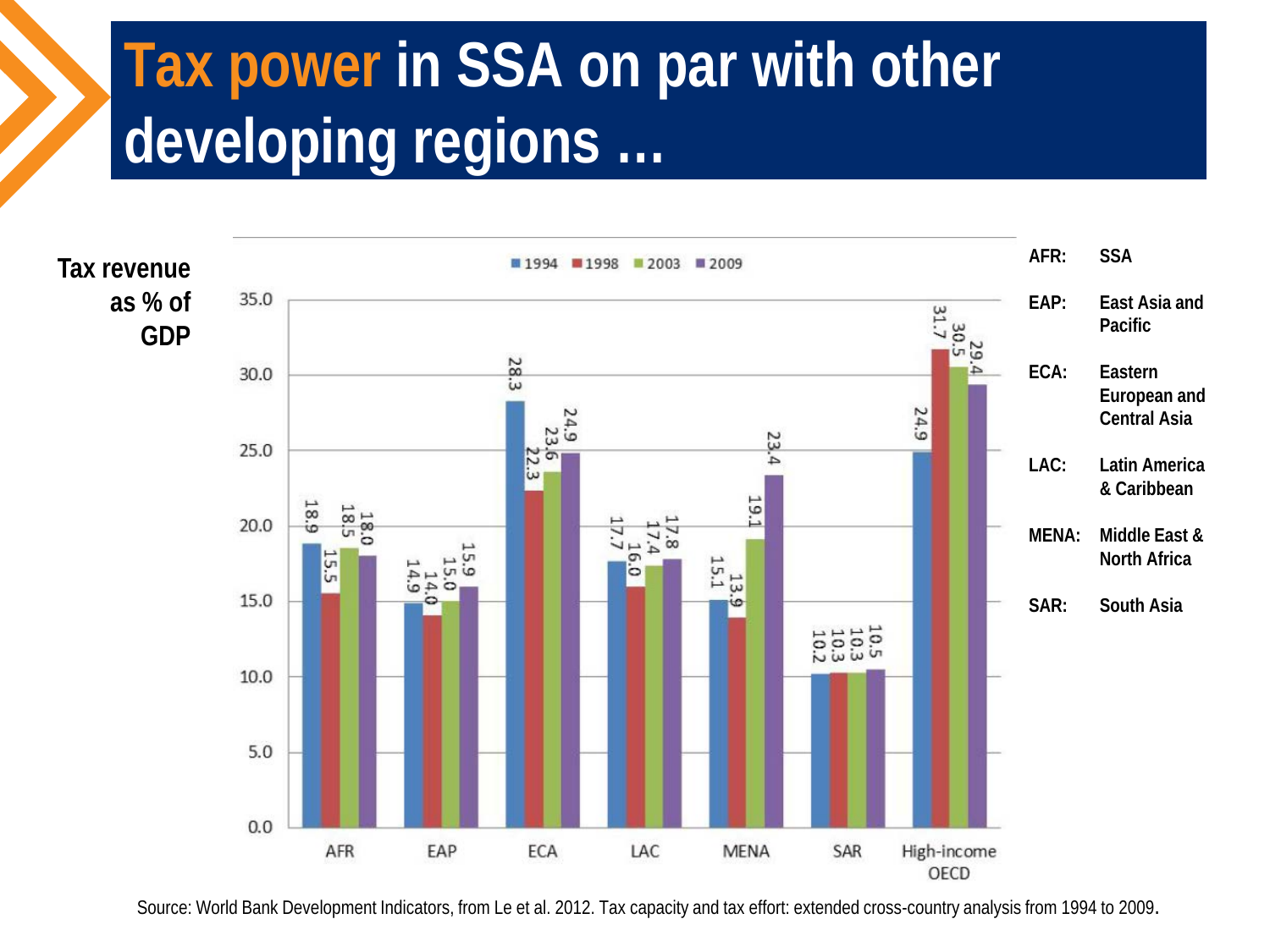#### **Nigeria has the capacity to attain targets**

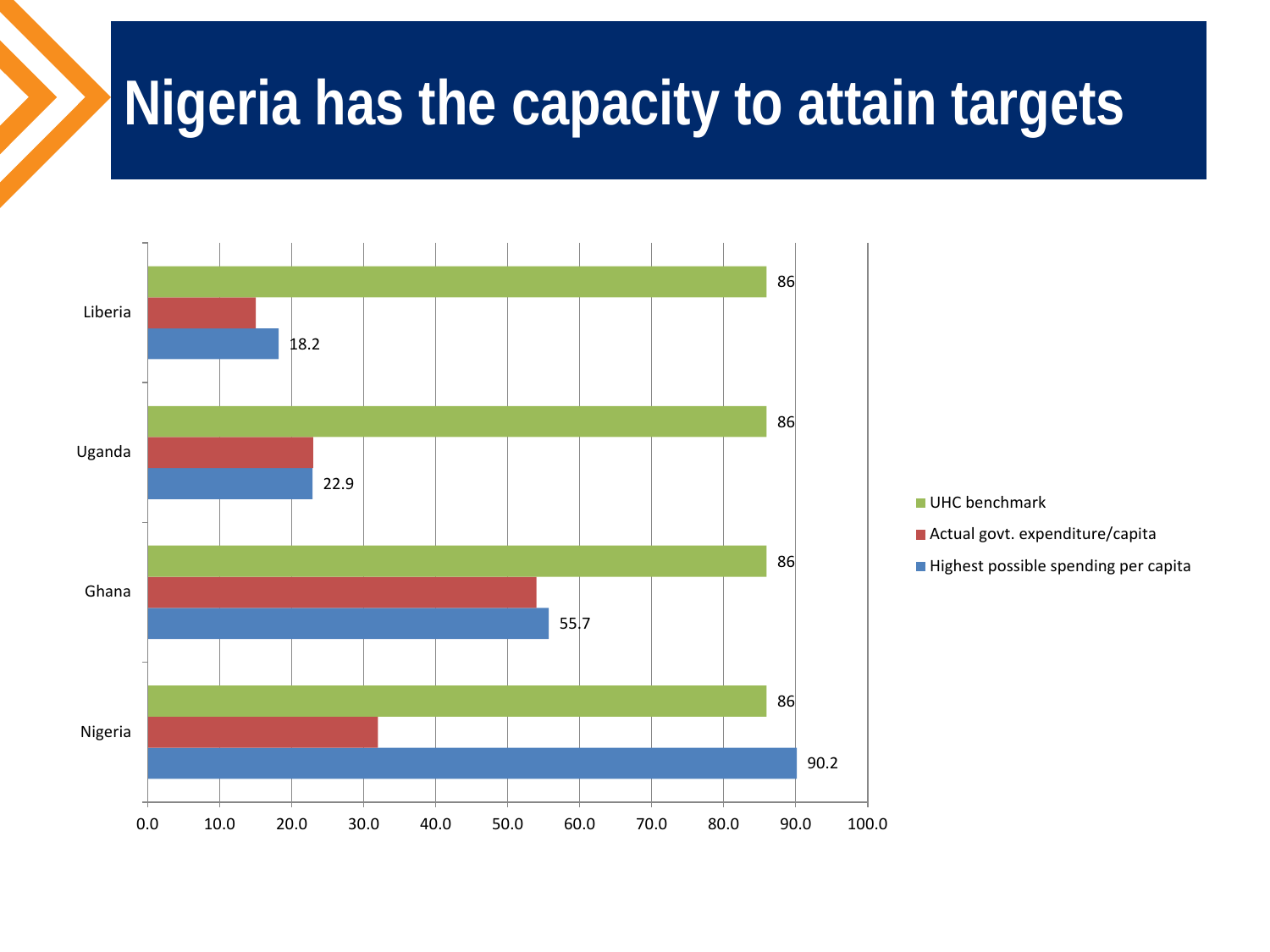## **2. Prioritization of health within the government budget**

▶ Making the case for Health-credible and comprehensive sector plans.

- **Allocation**
- **Release**
- ▶ Spending- Efficiency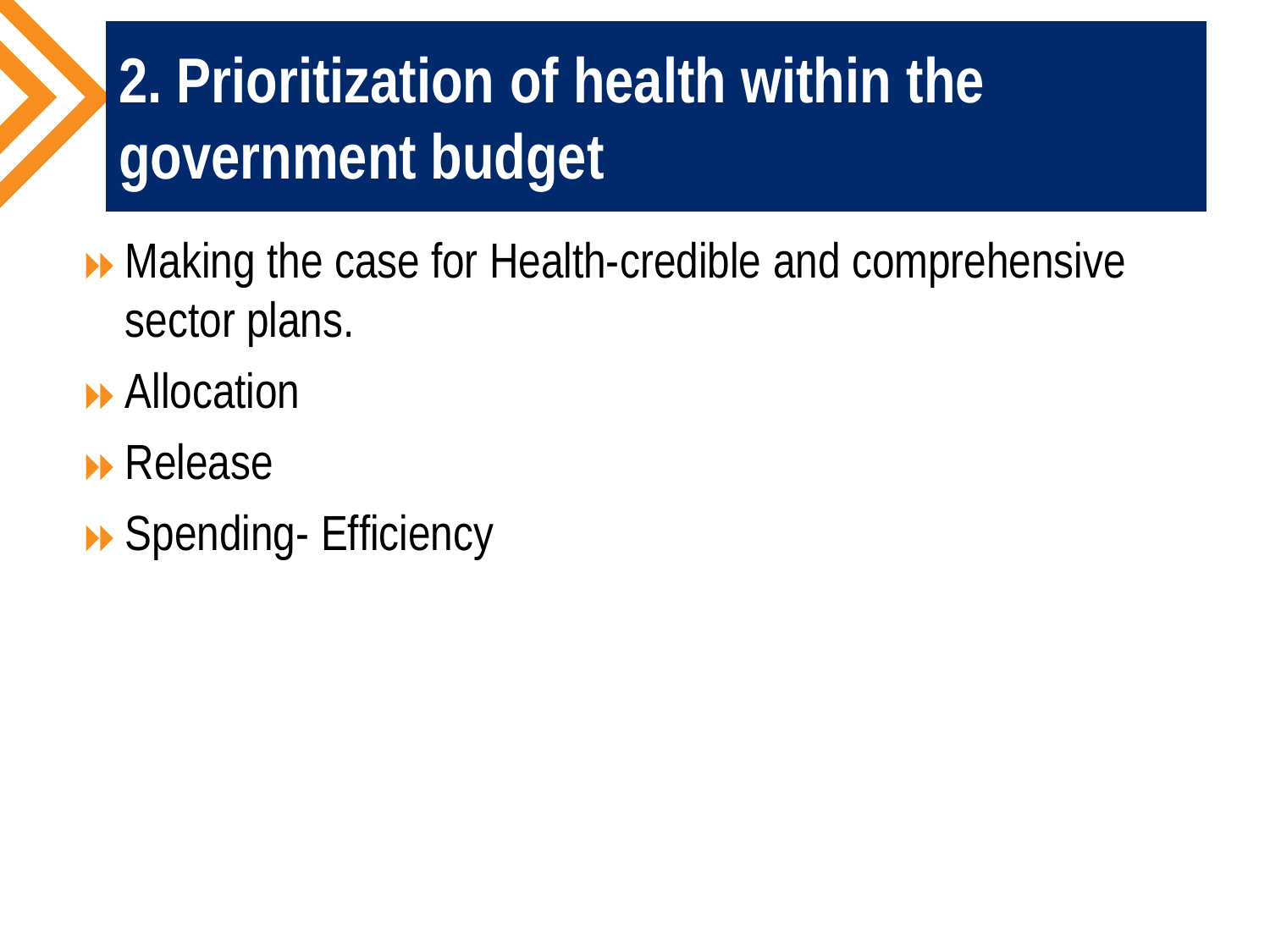### **How do we make a case for improved health investments?**

Making a multi-dimentional case.

- $\rightarrow$  Health Benefits
- $\rightarrow$  Efficiency resource tracking.
- Economic Benefits- ↑GDP, Increased Productivity, Investments in Health, Poverty Reduction, Employment **Creation**

#### **▶ Social Benefits**

- **B** Political Benefits
- ▶ NHS is the third largest employer of labour in the world!!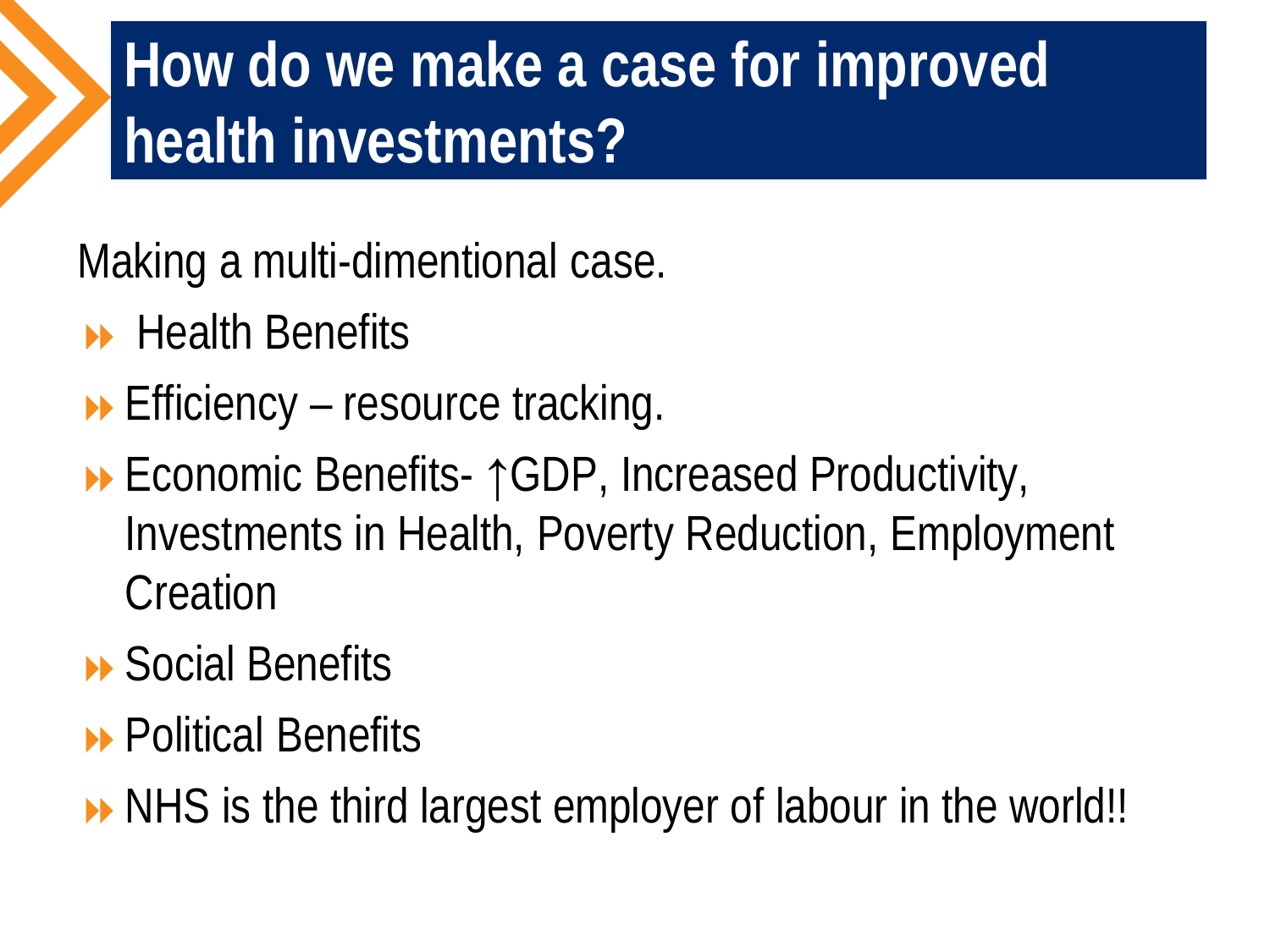### **3. Earmarked taxes for health/Innovations**

#### $\blacktriangleright$  Farmarked funds-

Examples –BHCPF at lease 1%, 1% state CRF, Lagos, CSR Bauchi, 0.5% of state revenue earmarked funds for HIV/AIDS(NCH 2017).

- ▶ specific taxes on goods such as alcohol, tobacco, luxurious goods.
- **▶ Additional/special funding**
- **Premium contributions**

**Innovations, Investments in health- PPP, phone tax** Are there any untapped opportunities in my state?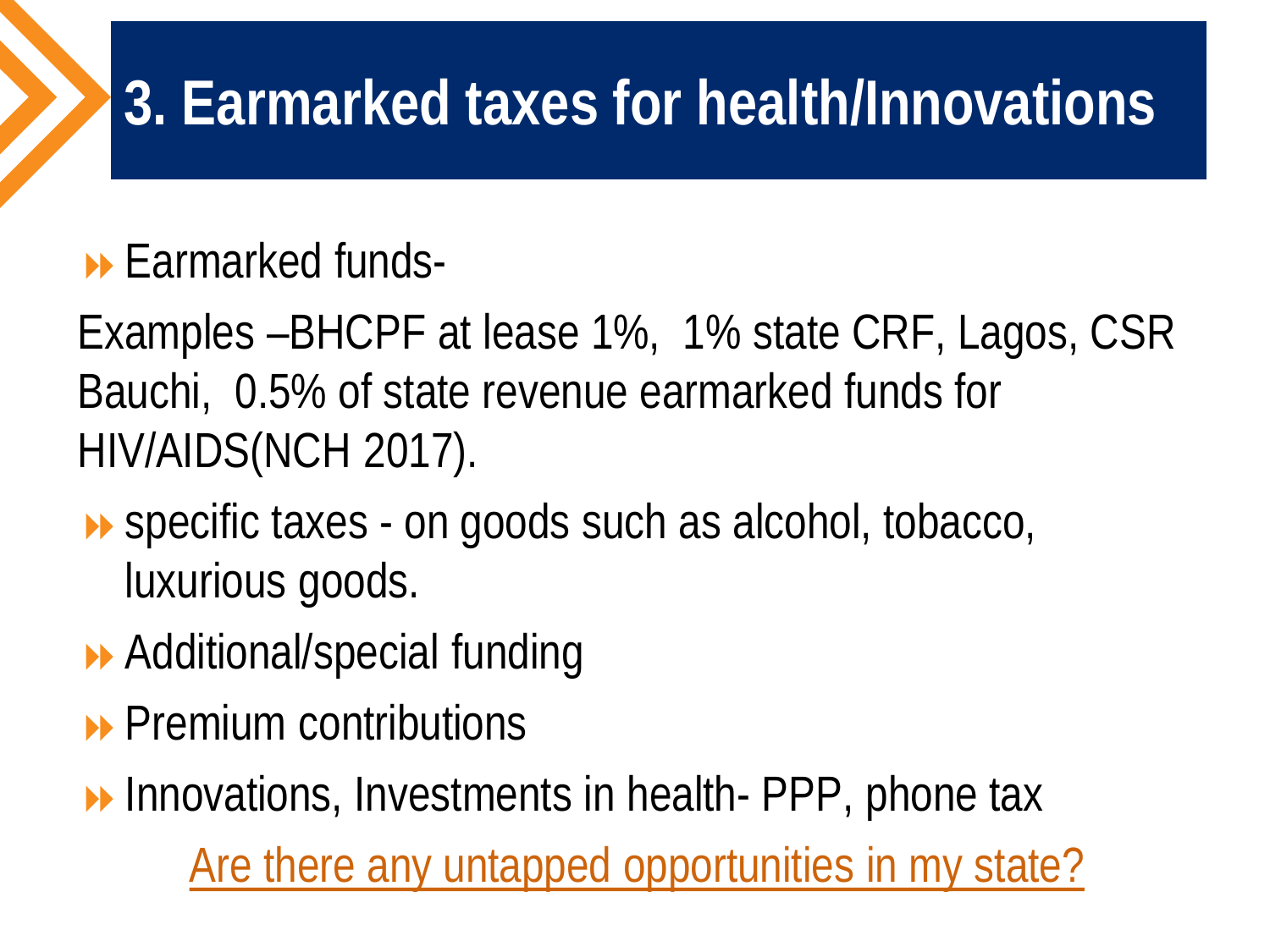### **Earmarked funds can provide additional fiscal space**

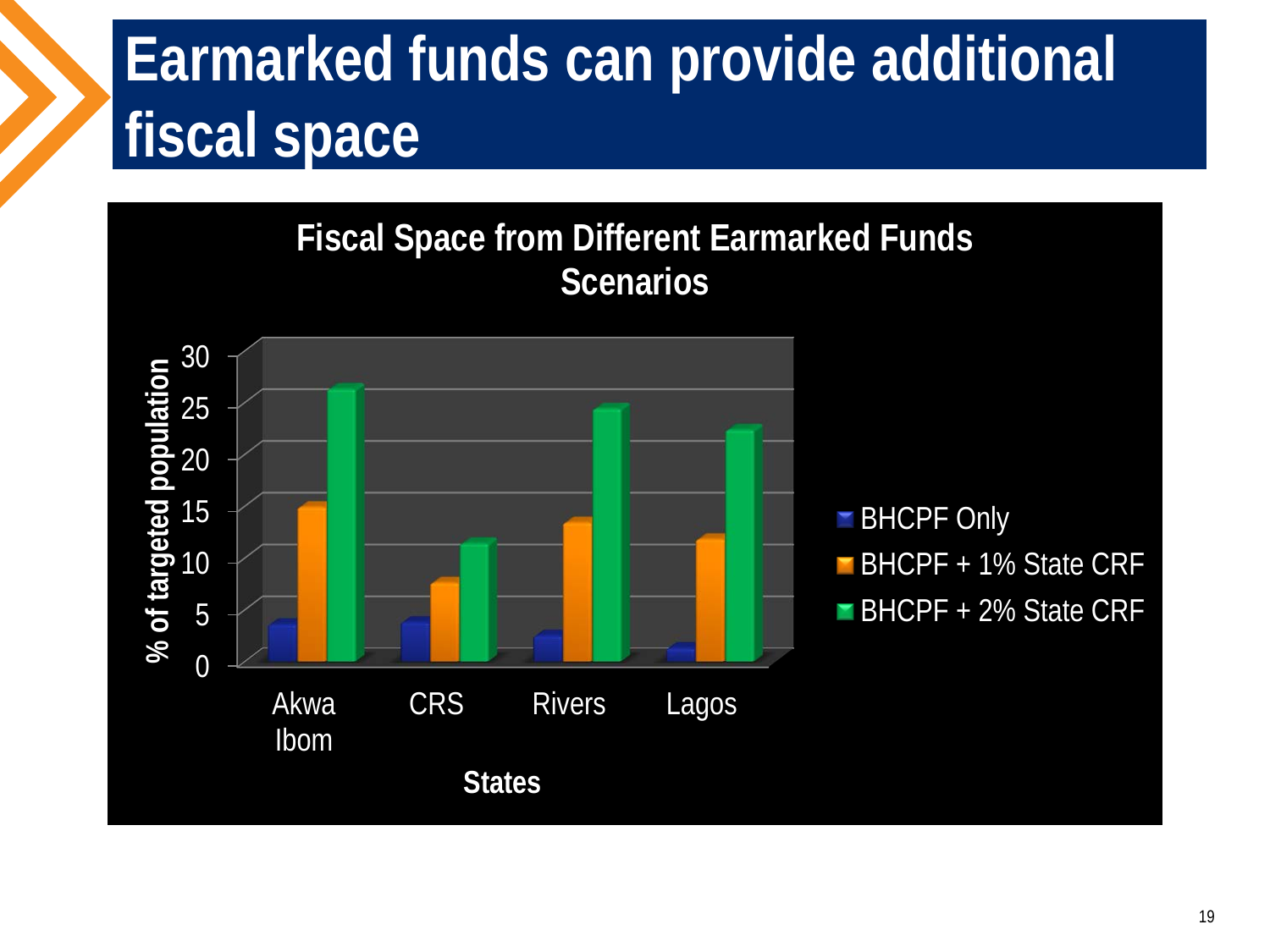### **4. External grants for health**

- ▶ <5% of Total Health Expenditure
- Examples –SOML, GFF
- **B** Short lived
- **Department**
- **▶ Usually tied to donor's interests**

What are the consequences of unpredictable, unstable flow of funds for financing of health care services?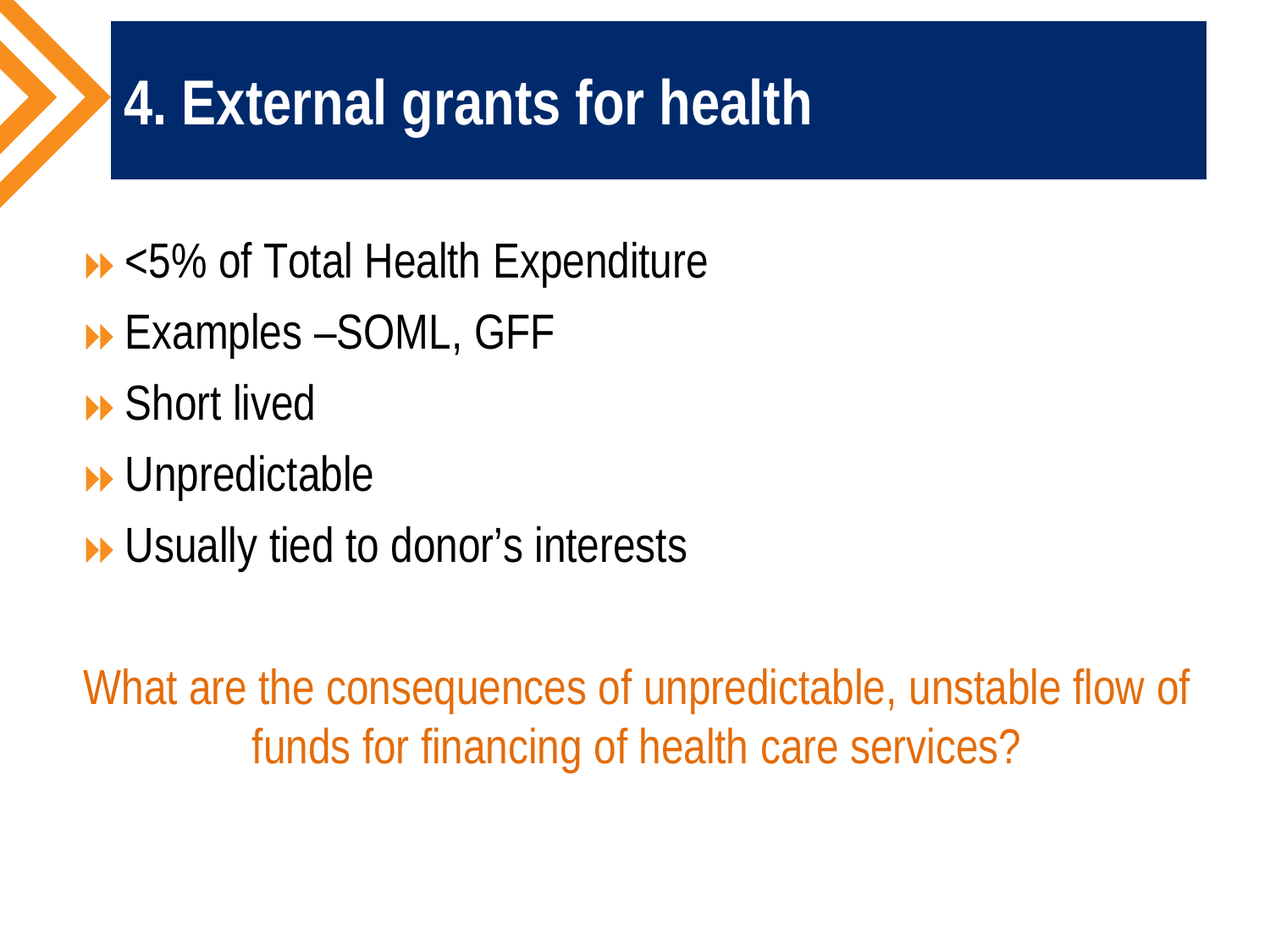# Aid Effect Continuum



- Aid displaces domestic funds
- Huge funding gap
- Aid dependence
- **Withdrawal** syndrome

#### **Additionality(adding**

- Aid adds to domestic funds
- Increased funding but significant gap exist
- **Limited ownership**
- Not sustainable

#### **up) Catalytic(propelling)**

- Aid stimulates increased domestic financing
- Narrowed funding gaps
- Strong local ownership
- Highly sustainable

*Gafar Alawode 2016*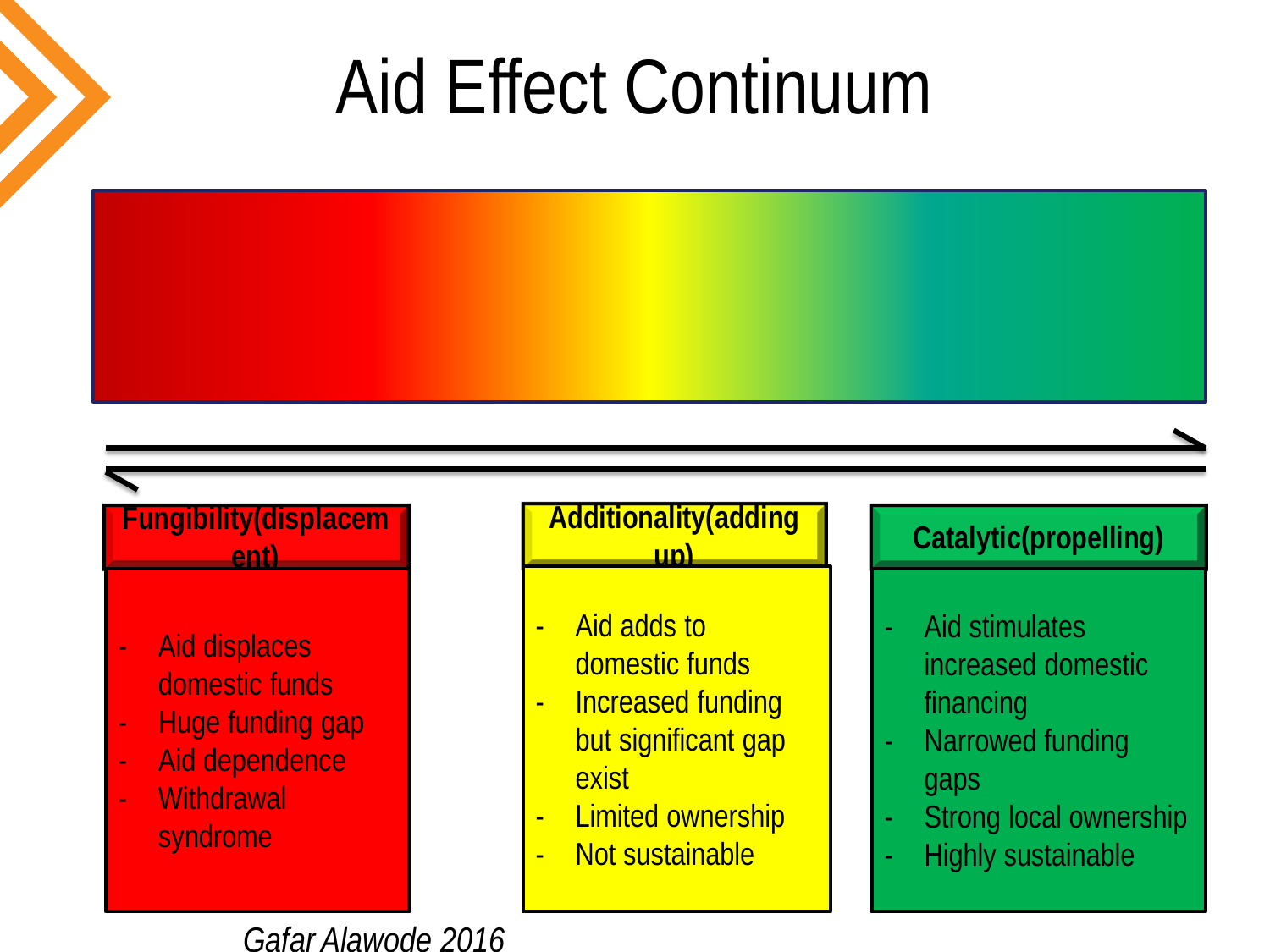### **5. Efficiency improvements within the health sector**

# **What are the common causes of inefficiency in your state's Health System?**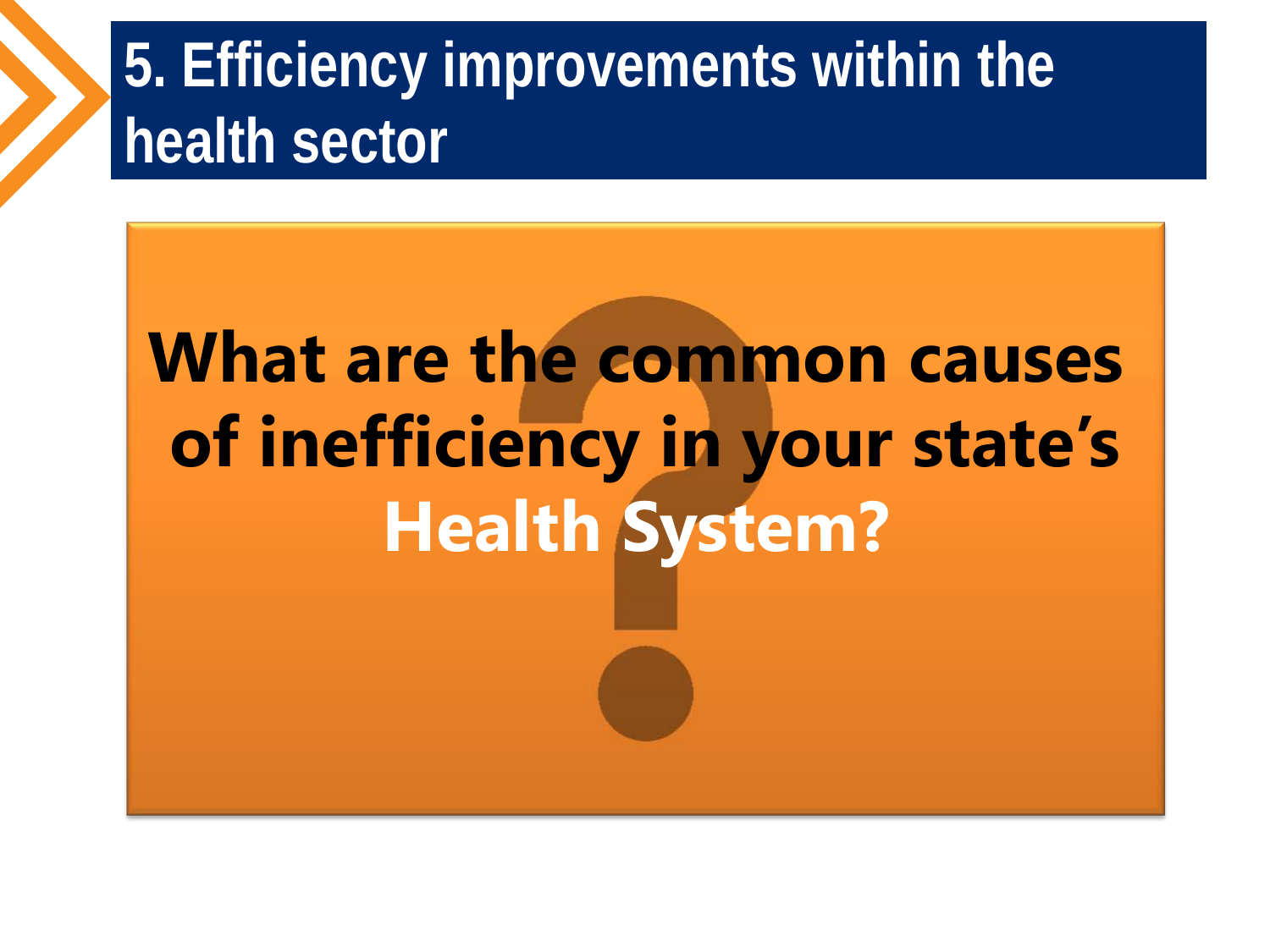## **Efficiency improvements within the health sector**

#### **Causes of Inefficiency**

- **Medicines- generic vs branded, Substandard/counterfeit, Inappropriate/ineffective**
- **Health Care Products-overuse, oversupply, SID**
- **HRH- technical inefficiency, unmotivated workers**
- **Health Interventions- inappropriate strategy, high cost low effect**
- **Health care services- Inappropriate admissions/length of stay, medical errors/sub-optimal QoC**
- **Leakages- waste, corruption, fraud.**
- **Poor Governance, Management- Inappropriate hospital size, poor supervision**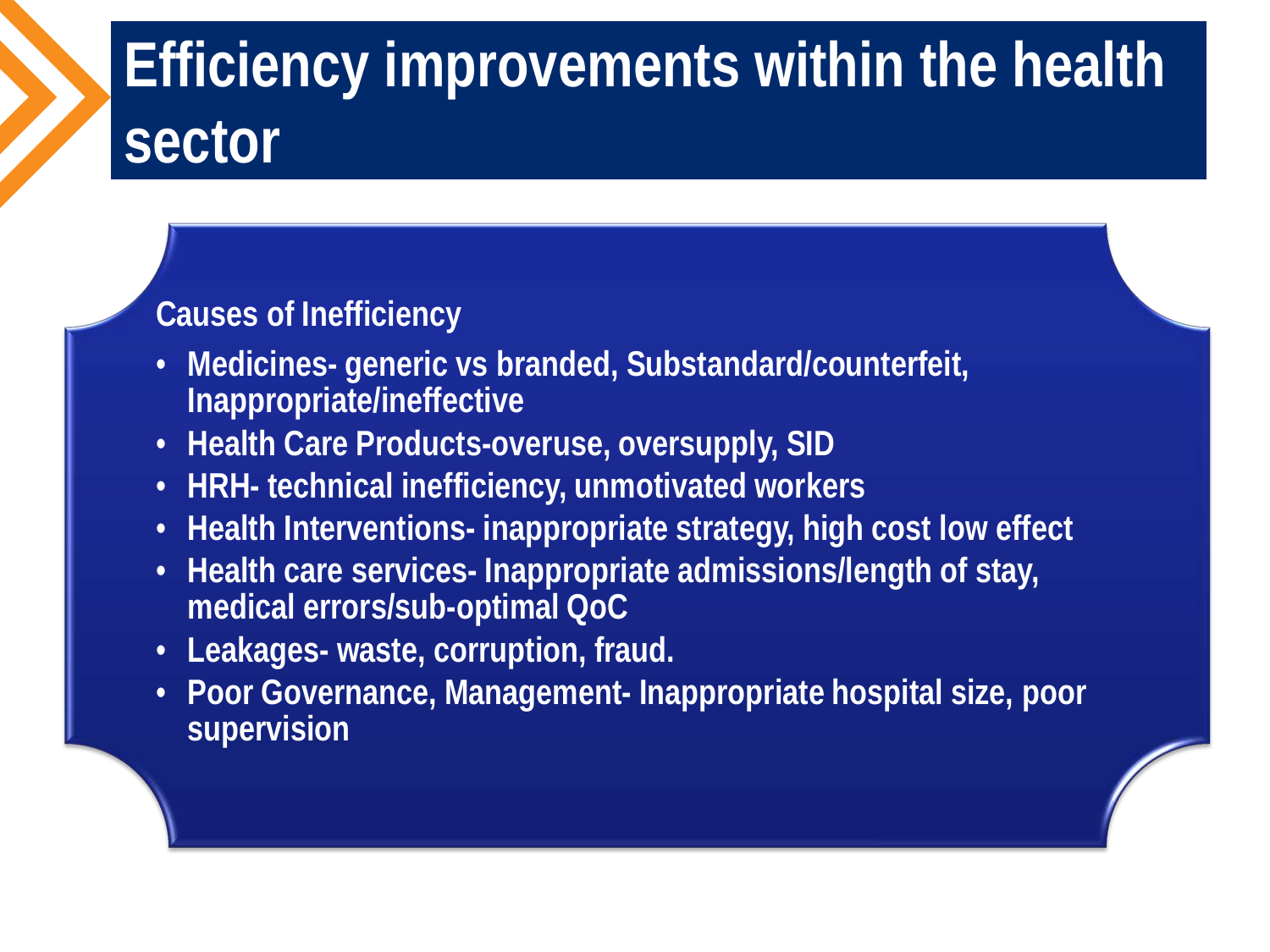## **Efficiency improvements within the health sector**

#### **Possible Solutions**

- **Quality Improvement**
- **QA for medicines**
- **Appropriate use of medicines, technology and services**
- **HRH Motivation**
- **Improve Hospital Efficiency**
- **↓ Medical errors**
- **Eliminate waste, corruption**
- **Critical assessment of which services are needed.**
- **Strategic allocation of resources and interventions**
- **Improved Governance and Management Structures- Multi-sectoral approach.**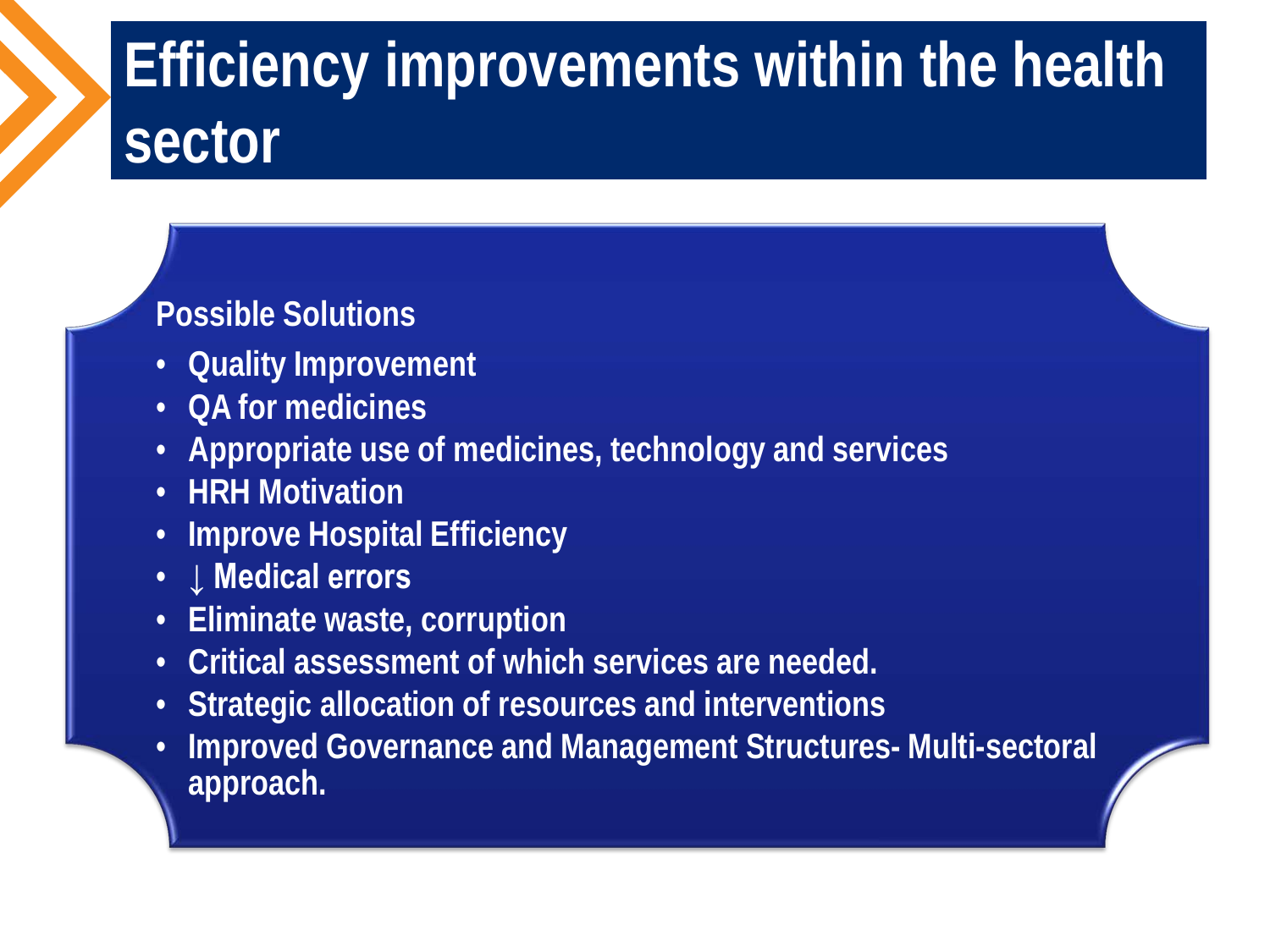#### **More Health for Money**

#### ▶ 20 to 40% of health spending is wasted due to inefficiency!

| <b>Study</b>                                                            | Cost of obtaining one year of healthy life |                    |             |  |
|-------------------------------------------------------------------------|--------------------------------------------|--------------------|-------------|--|
|                                                                         | <b>Current Mix</b>                         | <b>Optimal Mix</b> | Improvement |  |
| Neuropsychiatric<br>interventions in<br>Nigeria(NGN)                    | 37835                                      | 26835              | 30%         |  |
| Malaria drug treatment in<br>Zambia(cost per case<br>cured)(US Dollars) | 10.65                                      | 8.57               | <b>20%</b>  |  |

Source WHO 2010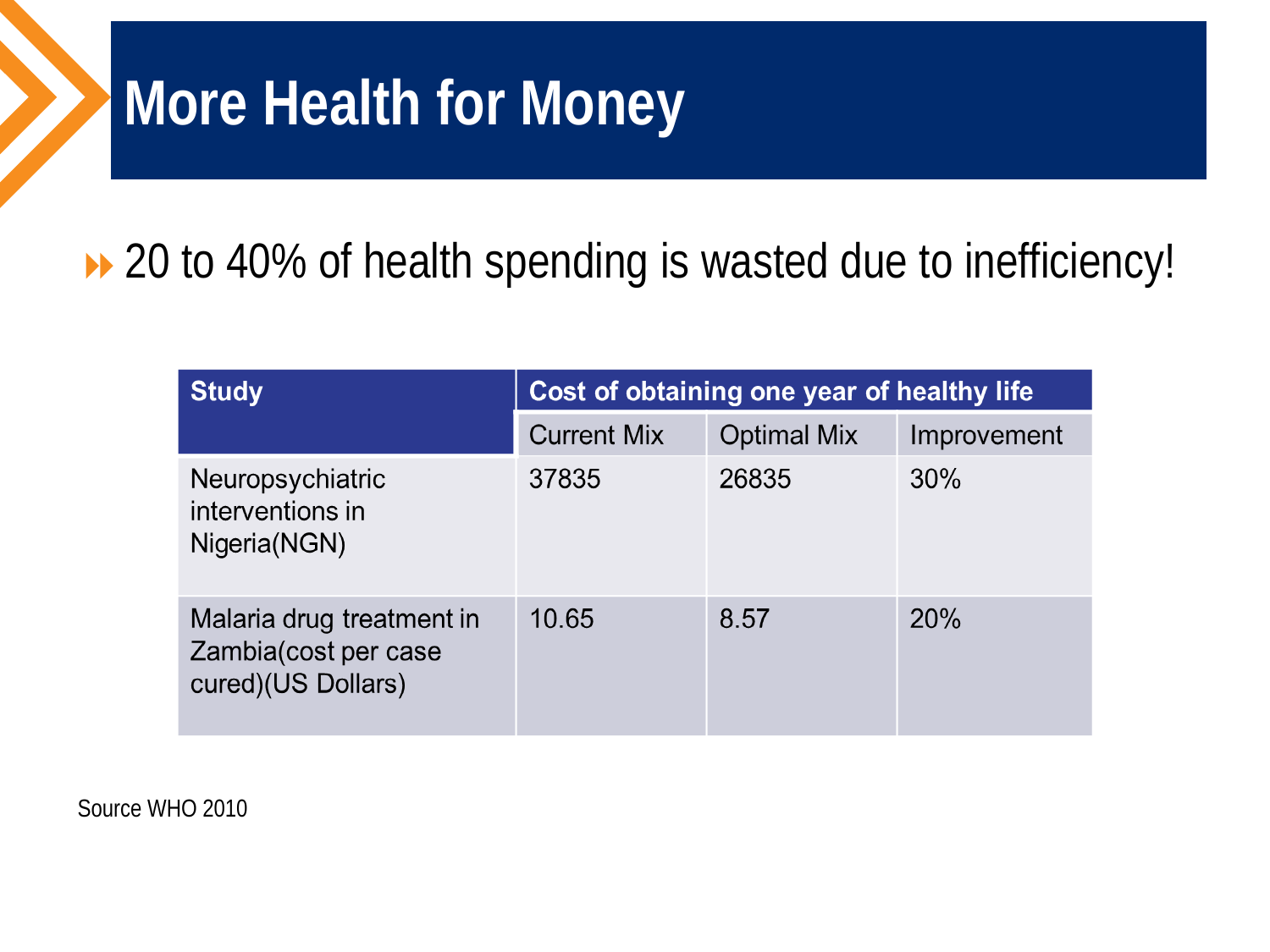### **Governance for Resource Mobilization**



- **Policy Environment-**Policy Guidelines, Laws-BHCPF, HFU, HF,TWG
- **Institutional capacity and** arrangement – HFU, HF TWG, DRM TWG, strategy documents
- **Intelligence gathering**resource tracking, evidence for allocations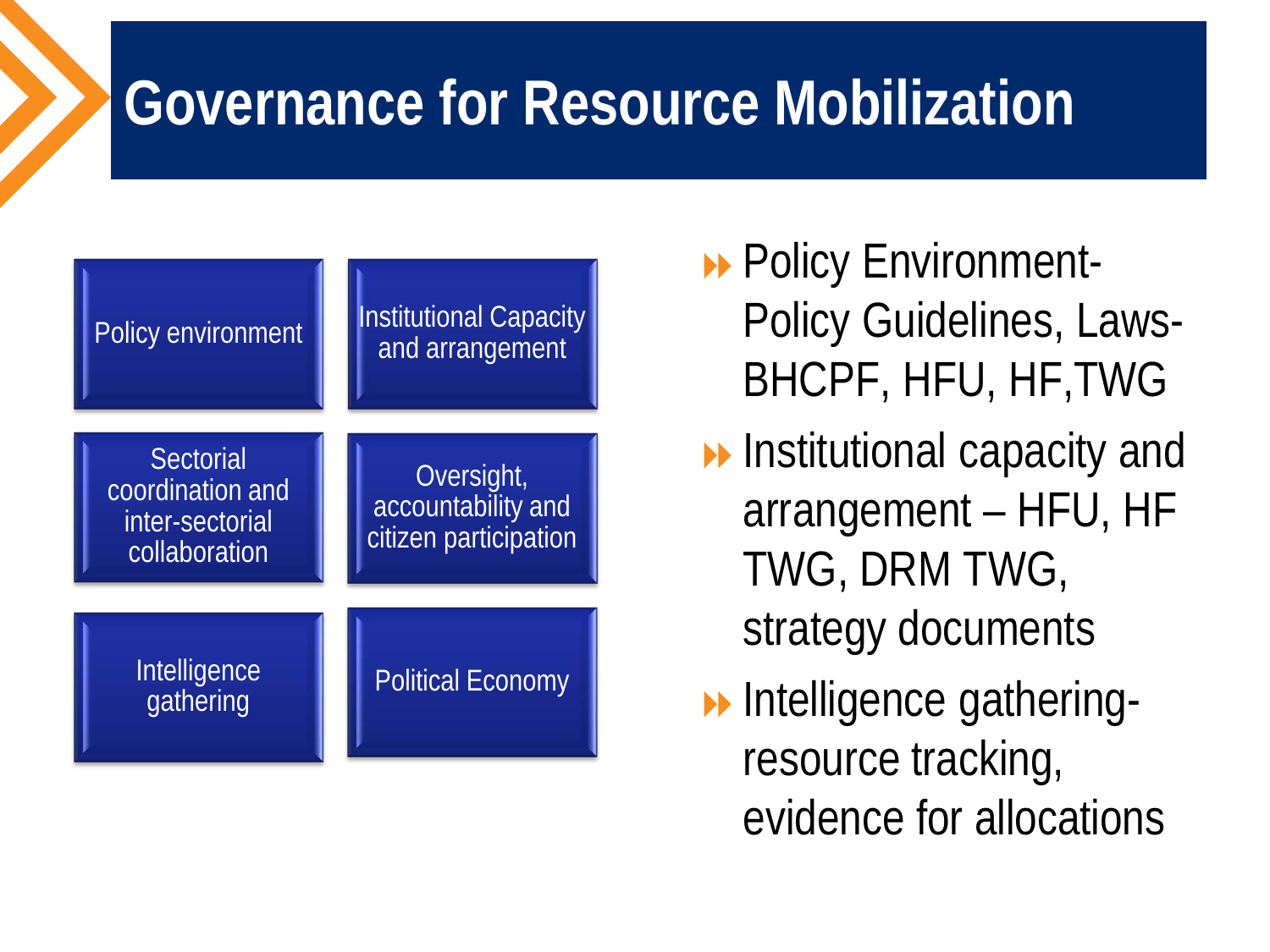### **Governance for Resource Mobilization**

- $\triangleright$  Oversight, Accountability and citizen participationconsumer feedback, supervision, SHA, procurement laws
- ▶ Political Economyadvocacy, strategic engagements
- $\triangleright$  Sectorial coordination-Maximize donor efforts, prevent duplication.

 $\triangleright$  Inter-sectoral collaboration- SMOH, MoF, MoJ, SHoA, Development partners,MoBEP, MoI What roles can these actors play in ensuring improved funding for health? BHCPF? Allocation? Release?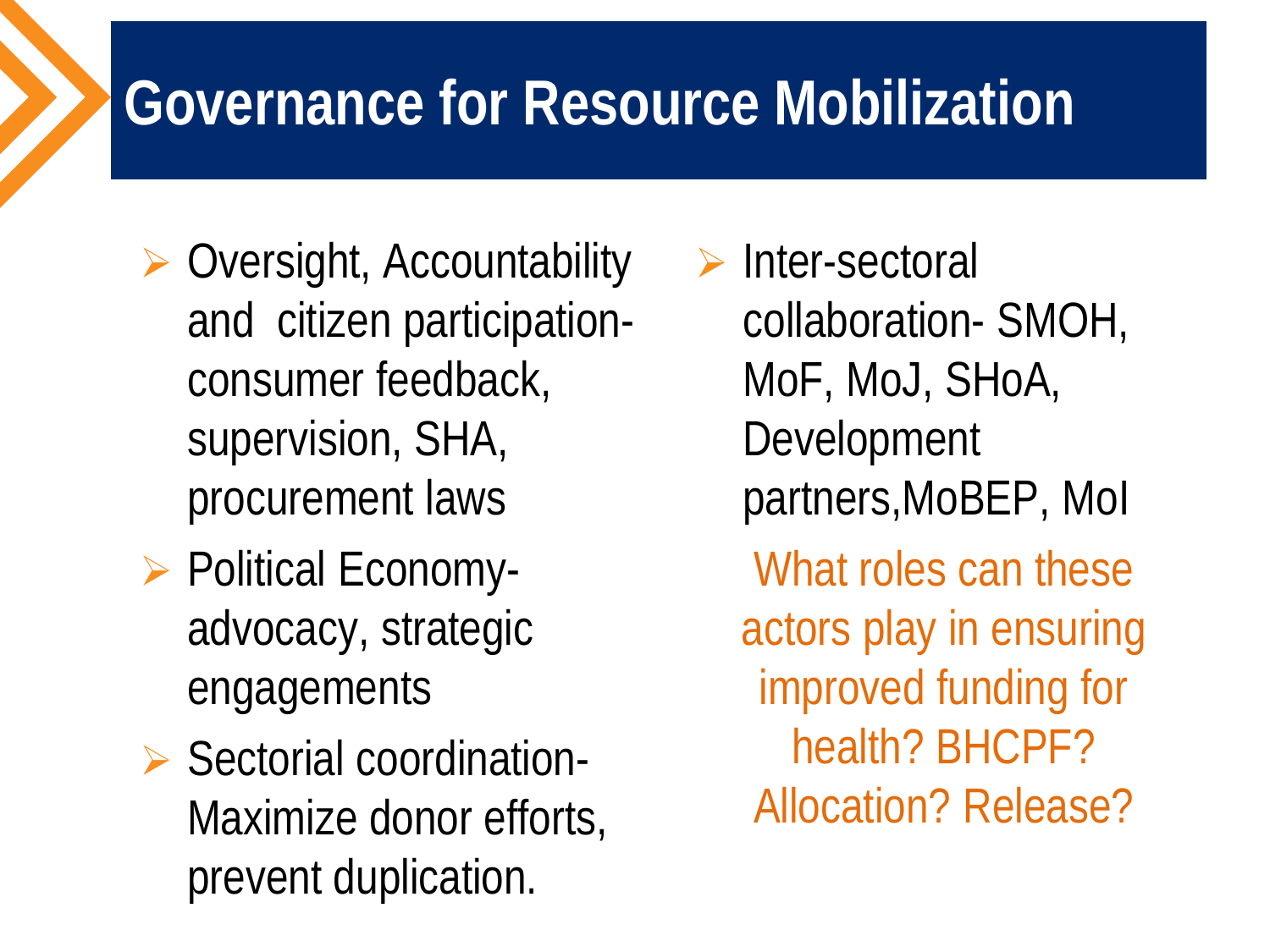## **Revenue Generation in Resource Constrained Settings**

Opportunity for change!

▶ Conducive Macroeconomy- improve tax power, progressive systems

- **Prioritizing Health Care- Strategic planning and mobilization,** advocacy, demonstrate efficiency, PFM, multi-sectorial approach.
- **Efficiency Improvements- revenue collection, spending, health plans** and allocation, resource tracking, governance
- ▶ Earmarked funds- explore possible mechanisms, ensure implementation of the BHCPF, state >1% CRF, prepayment/premium contributions, innovations, investments
- External Funds- effective use of donor funds, catalytic, improved coordination/governance, Improved Government Ownership and Leadership

#### **▶** Others?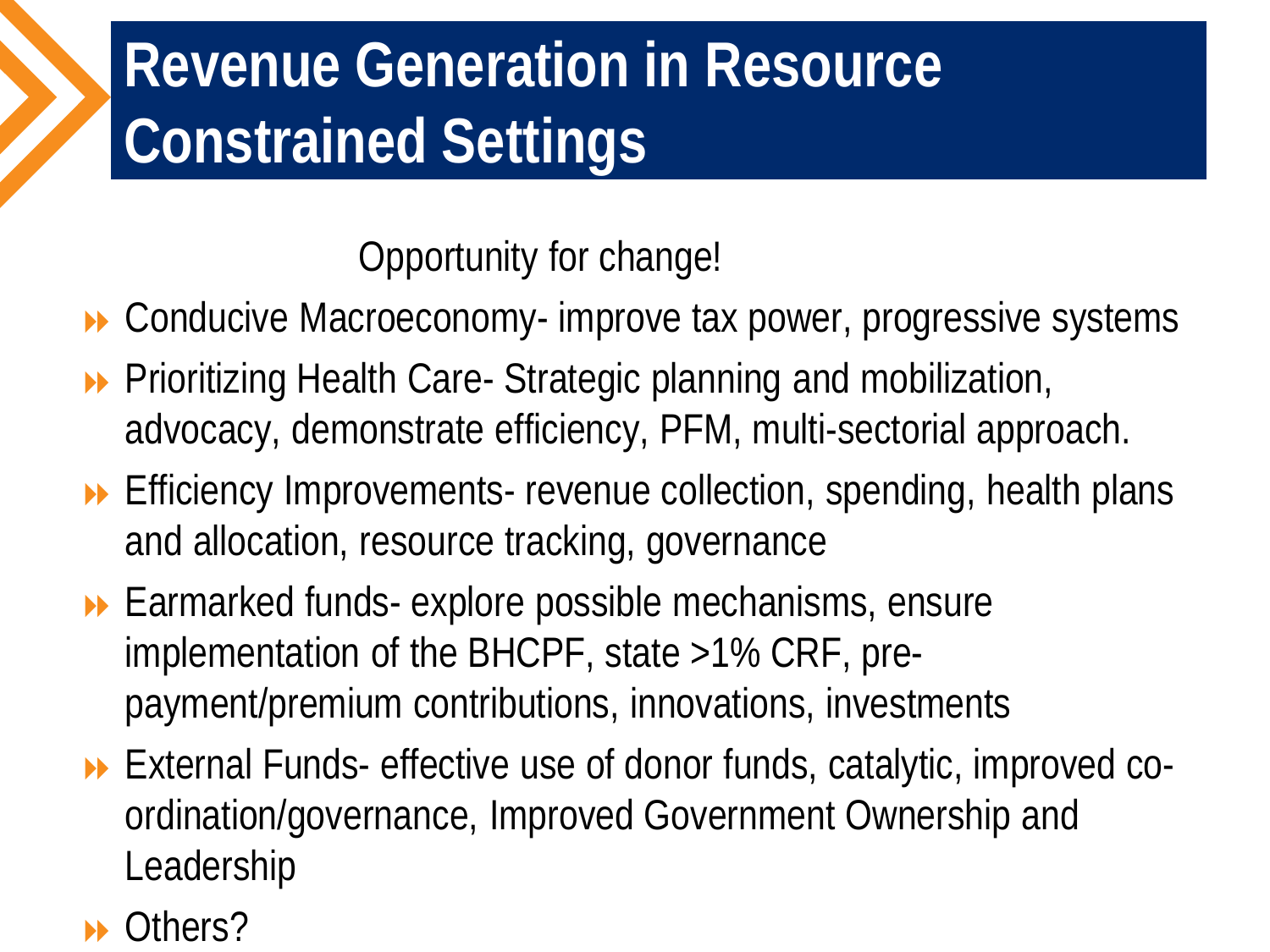#### **Which is more Important?**

#### *More Health for Money*

 *OR*

#### *More Money for Health*

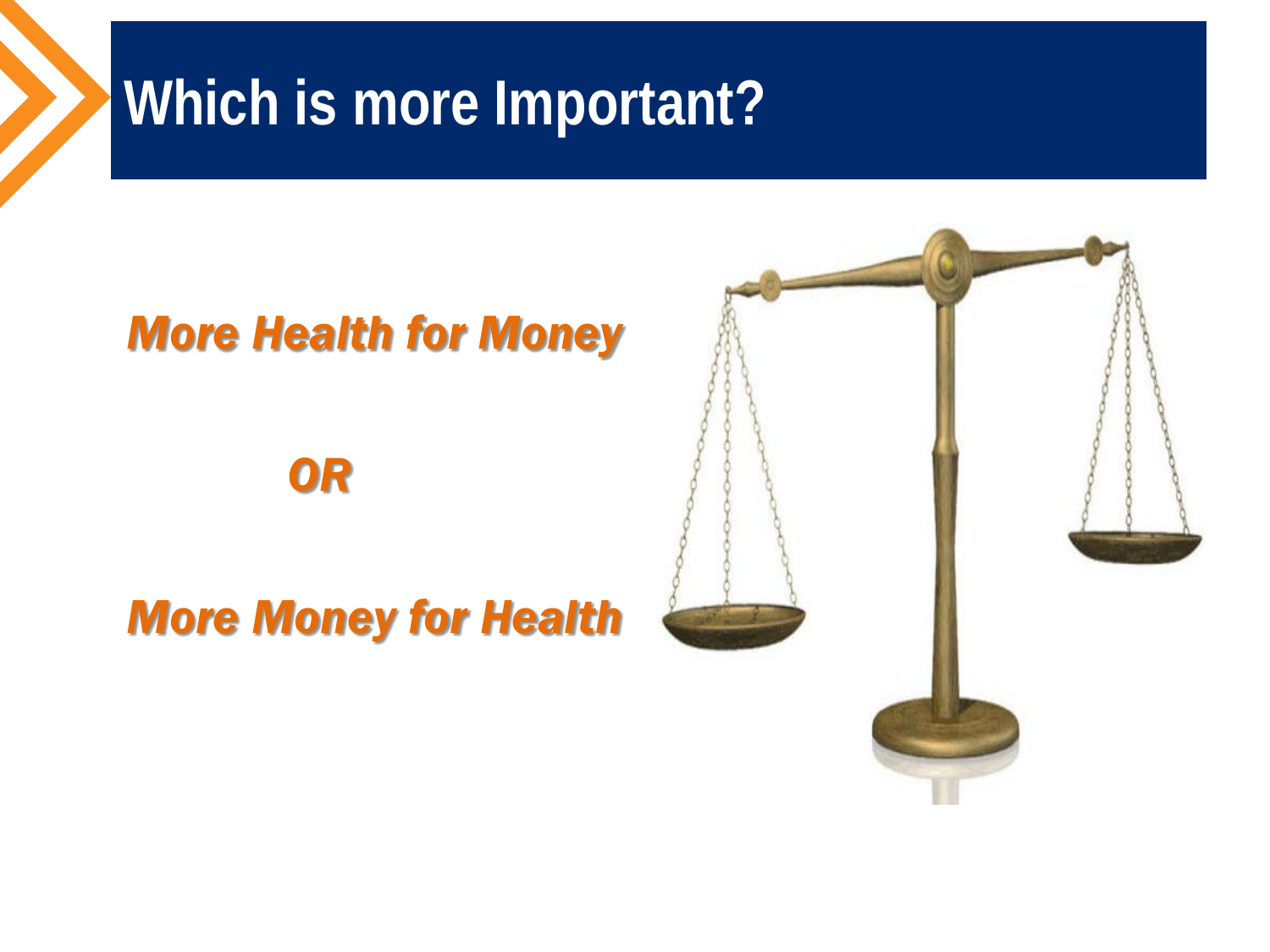### **Some Conclusions**

- **► Health Financing reforms are needed to achieve UHC**
- **▶ Government needs to spend more to attain UHC**
- $\rightarrow$  a mix of revenue sources and revenue generation mechanisms needed to to build a **stable, predictable and sustainable** system
- **EXECT** effectiveness and efficiency can be improved by:
	- **Collecting existing taxes through better tax design (policy) and tax collection systems**
	- **Increasing government allocation and budget performance**
	- **Spending those revenues to improve health care and financial protection for the poor in an efficient manner.**
	- **Catalytic effect of external funds**